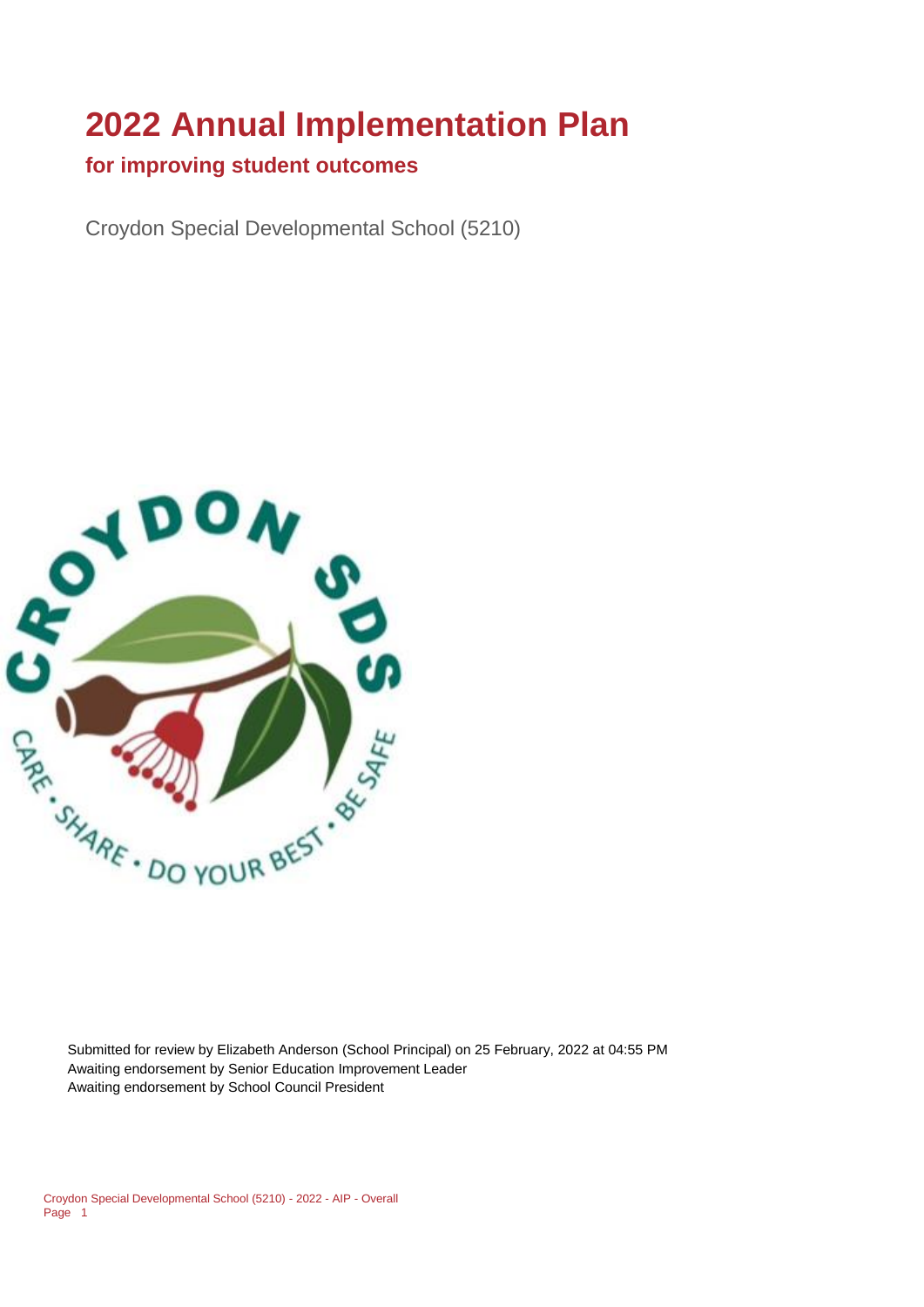# **Self-evaluation Summary - 2022**

|                                           | <b>FISO 2.0 Dimensions</b>                                                                                                                                                                                                       | <b>Self-evaluation Level</b> |
|-------------------------------------------|----------------------------------------------------------------------------------------------------------------------------------------------------------------------------------------------------------------------------------|------------------------------|
| <b>Teaching</b><br>and<br><b>Learning</b> | Documented teaching and learning program based on the Victorian<br>Curriculum and senior secondary pathways, incorporating extra-<br>curricula programs                                                                          |                              |
|                                           | Use of common and subject-specific high impact teaching and<br>learning strategies as part of a shared and responsive teaching and<br>learning model implemented through positive and supportive student-<br>staff relationships | Embedding                    |

| <b>Assessment</b> | Systematic use of assessment strategies and measurement practices<br>to obtain and provide feedback on student learning growth, attainment<br>and wellbeing capabilities | Evolving |
|-------------------|--------------------------------------------------------------------------------------------------------------------------------------------------------------------------|----------|
|                   | Systematic use of data and evidence to drive the prioritisation,<br>development, and implementation of actions in schools and<br>classrooms.                             |          |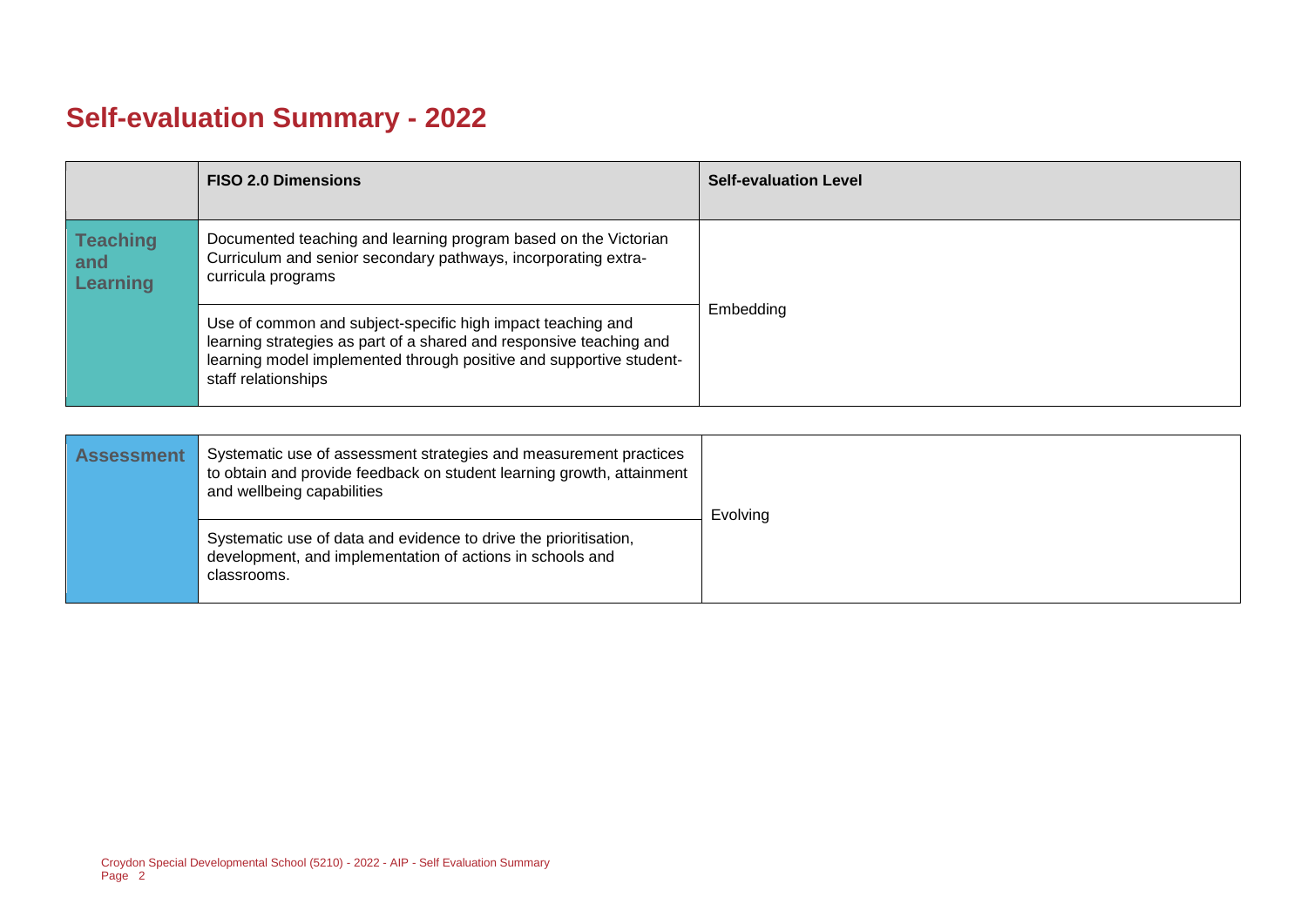| Leadership | The strategic direction and deployment of resources to create and<br>reflect shared goals and values; high expectations; and a positive,<br>safe and orderly learning environment | Embedding |
|------------|-----------------------------------------------------------------------------------------------------------------------------------------------------------------------------------|-----------|
|            | Shared development of a culture of respect and collaboration with<br>positive and supportive relationships between students and staff at the<br>core                              |           |

| <b>Engagement</b> | Activation of student voice and agency, including in leadership and<br>learning, to strengthen students' participation and engagement in<br>school                                    | Embedding |
|-------------------|---------------------------------------------------------------------------------------------------------------------------------------------------------------------------------------|-----------|
|                   | Strong relationships and active partnerships between schools and<br>families/carers, communities, and organisations to strengthen<br>students' participation and engagement in school |           |

| <b>Support</b> | Responsive, tiered and contextualised approaches and strong<br>relationships to support student learning, wellbeing and inclusion                                         |           |
|----------------|---------------------------------------------------------------------------------------------------------------------------------------------------------------------------|-----------|
|                | Effective use of resources and active partnerships with families/carers,<br>specialist providers and community organisations to provide<br>responsive support to students | Embeddina |

| <b>Enter your reflective comments</b> | Structuring Functional Independence - professional learning and coaching with external consultant.<br>Trialling of Start of day routines in Primary 1. SFI implementation checklist developed. Resources developed to support<br>program.<br>Assessment and Reporting - Improvement in teacher planning incorporating greater differentiation.<br>Increased collaboration between teachers to work on term planning documents.<br>Teachers are clearly referencing Vic Curriculum and CSDS Curriculum Guides in teacher planning documents and student<br>reporting. |
|---------------------------------------|----------------------------------------------------------------------------------------------------------------------------------------------------------------------------------------------------------------------------------------------------------------------------------------------------------------------------------------------------------------------------------------------------------------------------------------------------------------------------------------------------------------------------------------------------------------------|
|                                       |                                                                                                                                                                                                                                                                                                                                                                                                                                                                                                                                                                      |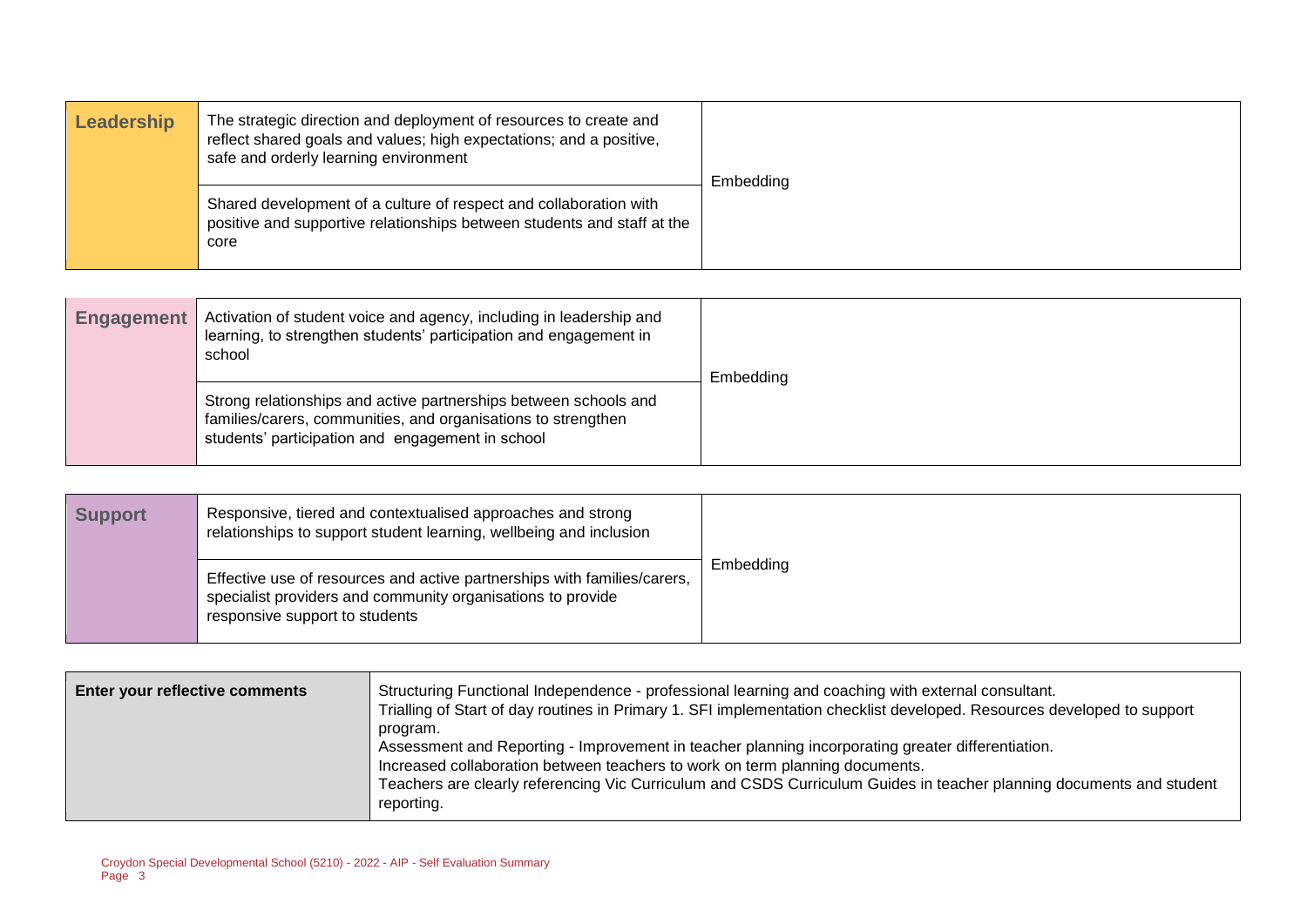|                                  | Assessment Annual Schedule developed<br>Tutor Learning Initiative - successful implementation of program to support Student Speaking and Listening for targeted<br>students<br>Reading assessments for Primary Students using Fountas and Pinnell assessment tool.<br>SWPBS - universal supports checklist - continued implementation, MTSS approach developed,<br>Referral system for Allied Health and Behaviour support<br>TFI results 56% at and of 2020 to 80% 2021.<br>Consistent use of XUNO for behaviour incident data.<br>Team Teach Protective behaviour training - 4 x new trainers and refresher.                                                                                                                                                                                                                                                                                                                                                                                                                                                                                                                                                                                                                                                                                                                                                                                                                                                                                                                                                                               |
|----------------------------------|----------------------------------------------------------------------------------------------------------------------------------------------------------------------------------------------------------------------------------------------------------------------------------------------------------------------------------------------------------------------------------------------------------------------------------------------------------------------------------------------------------------------------------------------------------------------------------------------------------------------------------------------------------------------------------------------------------------------------------------------------------------------------------------------------------------------------------------------------------------------------------------------------------------------------------------------------------------------------------------------------------------------------------------------------------------------------------------------------------------------------------------------------------------------------------------------------------------------------------------------------------------------------------------------------------------------------------------------------------------------------------------------------------------------------------------------------------------------------------------------------------------------------------------------------------------------------------------------|
| <b>Considerations for 2022</b>   | Implement with consistency over the year (2022) - Start of the Day sensory regulation routines, SFI, teacher planning<br>schedule, assessment schedule, Universal Supports Checklist<br>Use of data sheets re start of day program in 2022 as part of hand over documents and to continue implementation of start<br>of day program in 2022.<br>Start of 2022, use of data from implementation checklist and development of SFI guide and Student Readiness Checklist.<br>Implement Tutor Learning Initiative focusing on Reading and Viewing on 2022 building on work that has been completed in<br>Speaking, Listening, Communication.<br>Align Fountas and Pinnell to Victorian Curriculum levels A - 2<br>Review Croydon SDS Instructional Model<br>Review Universal Supports Checklists to include teacher self reflection and class team reflection.<br>Implement Croydon SDS Assessment Schedule<br>Structuring Functional Independence to be implemented school-wide<br>Leadership - Principal and Assistant Principal to support learning walks for teachers with leading teacher and learning<br>specialists<br>Universal supports - Review communication and visual organisation implementation of universal supports checklist.<br>SoSafe! program planning to be extended to primary section.<br>Implement SWPBS Team Action Plan - developed through UPB training<br>Continue to develop VSM for expected behaviours<br>Work towards Silver level accreditation.<br>Team Teach - train a further 3 staff as trainers. Level 1 Team Teach for all staff to be completed Term 1. |
| Documents that support this plan |                                                                                                                                                                                                                                                                                                                                                                                                                                                                                                                                                                                                                                                                                                                                                                                                                                                                                                                                                                                                                                                                                                                                                                                                                                                                                                                                                                                                                                                                                                                                                                                              |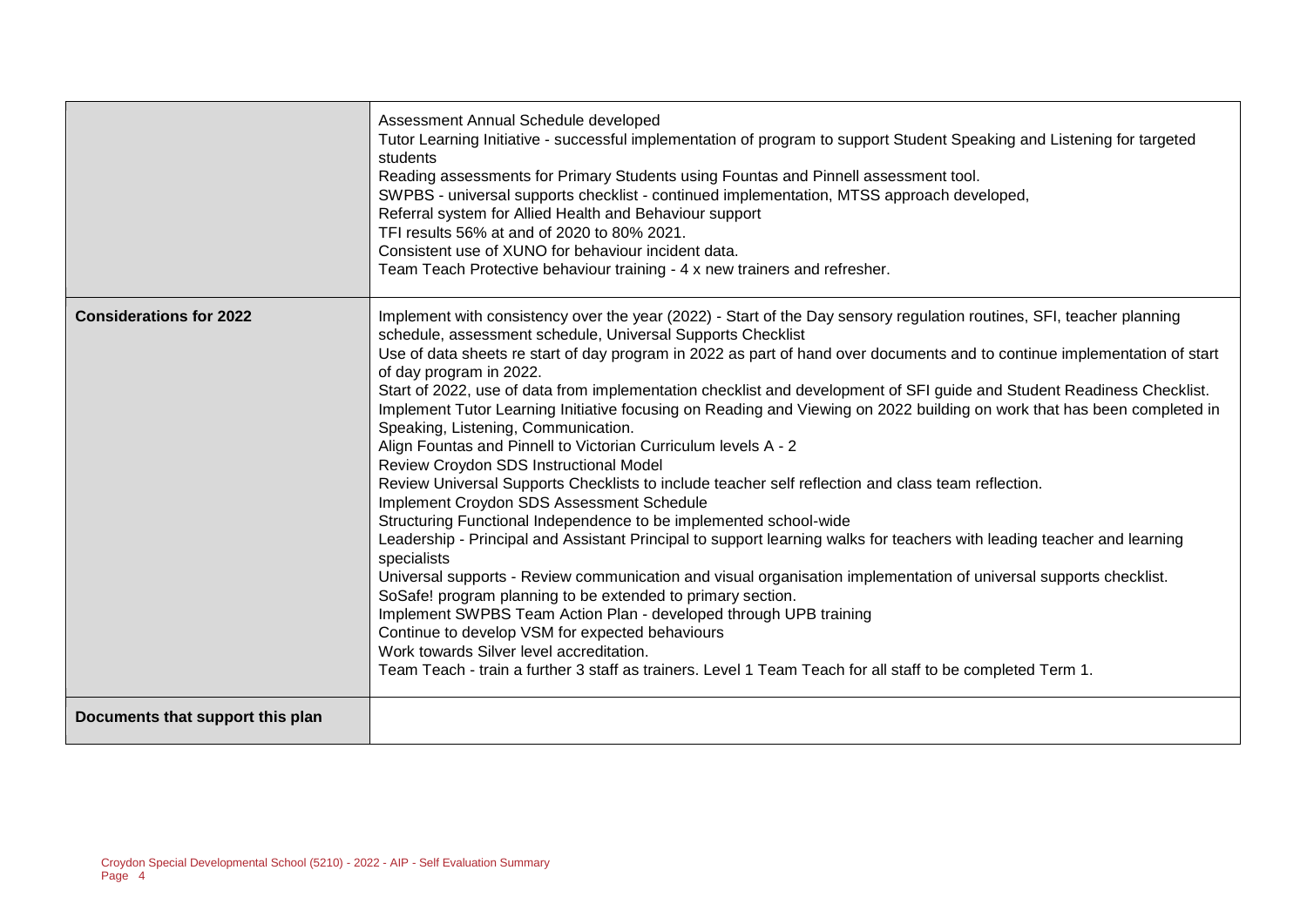# **SSP Goals Targets and KIS**

| Goal 1                                                  | <b>2022 Priorities Goal</b><br><br><br>Some of our students have thrived in the remote learning environment, others have maintained their learning progress,<br>and some need extra learning and wellbeing support despite the best efforts of their teachers and families. In 2022 we will<br>continue to focus on student learning - with an increased focus on numeracy - and student wellbeing through the 2022<br>Priorities Goal, a learning Key Improvement Strategy and a wellbeing Key Improvement Strategy. We will teach and<br>support each student at their point of need and in line with FISO. |  |
|---------------------------------------------------------|---------------------------------------------------------------------------------------------------------------------------------------------------------------------------------------------------------------------------------------------------------------------------------------------------------------------------------------------------------------------------------------------------------------------------------------------------------------------------------------------------------------------------------------------------------------------------------------------------------------|--|
| Target 1.1                                              | Support for the 2022 Priorities                                                                                                                                                                                                                                                                                                                                                                                                                                                                                                                                                                               |  |
| Key Improvement Strategy 1.a<br>Priority 2022 Dimension | Learning - Support both those who need extra support and those who have thrived to continue to extend their learning,<br>especially in numeracy                                                                                                                                                                                                                                                                                                                                                                                                                                                               |  |
| Key Improvement Strategy 1.b<br>Priority 2022 Dimension | Wellbeing - Effectively mobilise available resources to support students' wellbeing and mental health, especially the most<br>vulnerable                                                                                                                                                                                                                                                                                                                                                                                                                                                                      |  |
| Goal 2                                                  | To optimise the learning growth of students in Literacy and Numeracy                                                                                                                                                                                                                                                                                                                                                                                                                                                                                                                                          |  |
| Target 2.1                                              | Increase the percentage in the School Staff Survey of teachers continually monitoring the effectiveness of their teaching practice<br>through the analysis of student learning data from 66.7% in 2019 to 75% in 2023.<br>Increase the percentage in the Croydon SDS Communication Friendly Environment Survey which indicates that the student's<br>most appropriate modes of communication are made available and modelled by staff when interacting with the student from 80%<br>in 2019 to 90% in 2023.                                                                                                   |  |
| <b>Target 2.2</b>                                       | Increase the percentage in the School Staff Survey of Teachers in the school have a deep understanding of the<br>curriculum they teach from $58.3\%$ in 2019 to 65 % in 2023.                                                                                                                                                                                                                                                                                                                                                                                                                                 |  |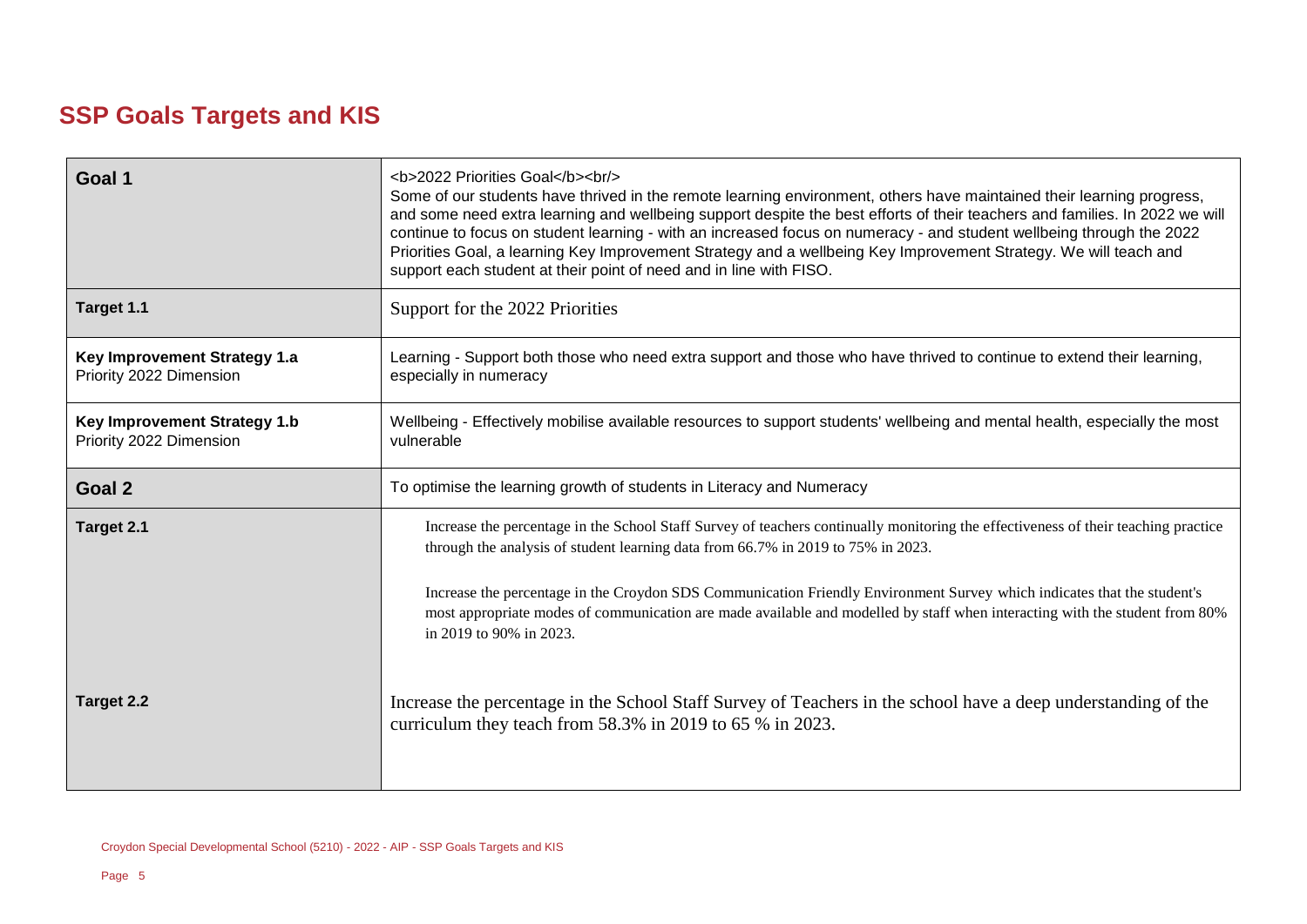| Target 2.3                                                                              | Increase the percentage in the Croydon SDS Communication Friendly Environment Survey to indicate that<br>students are provided with opportunities to demonstrate their learning in a variety of ways from 67% in 2019 to<br>75% iin 2023.                                                                    |
|-----------------------------------------------------------------------------------------|--------------------------------------------------------------------------------------------------------------------------------------------------------------------------------------------------------------------------------------------------------------------------------------------------------------|
| <b>Key Improvement Strategy 2.a</b><br><b>Building practice excellence</b>              | Build the pedagogical content knowledge of all staff                                                                                                                                                                                                                                                         |
| <b>Key Improvement Strategy 2.b</b><br><b>Building practice excellence</b>              | Develop and embed an instructional model                                                                                                                                                                                                                                                                     |
| <b>Key Improvement Strategy 2.c</b><br>Curriculum planning and assessment               | Build teacher capacity to use assessment data to improve student learning outcomes                                                                                                                                                                                                                           |
| Goal <sub>3</sub>                                                                       | Improve student voice and agency                                                                                                                                                                                                                                                                             |
| Target 3.1                                                                              | Increase the percentage in the Croydon SDS Communication Friendly Environment Survey that opportunities<br>are provided for students to voice their opinions and contribute and explore their ideas in a safe environment,<br>regardless of the communication system used from 78 % in 2019 to 85 % in 2023. |
| Target 3.2                                                                              | Improve the positive endorsements in the Parent Opinion Survey for:                                                                                                                                                                                                                                          |
|                                                                                         | Student voice and agency from 67 % in 2019 to 70 % in 2023.                                                                                                                                                                                                                                                  |
| <b>Key Improvement Strategy 3.a</b><br>Empowering students and building school<br>pride | Build staff and parent understanding of student voice and agency                                                                                                                                                                                                                                             |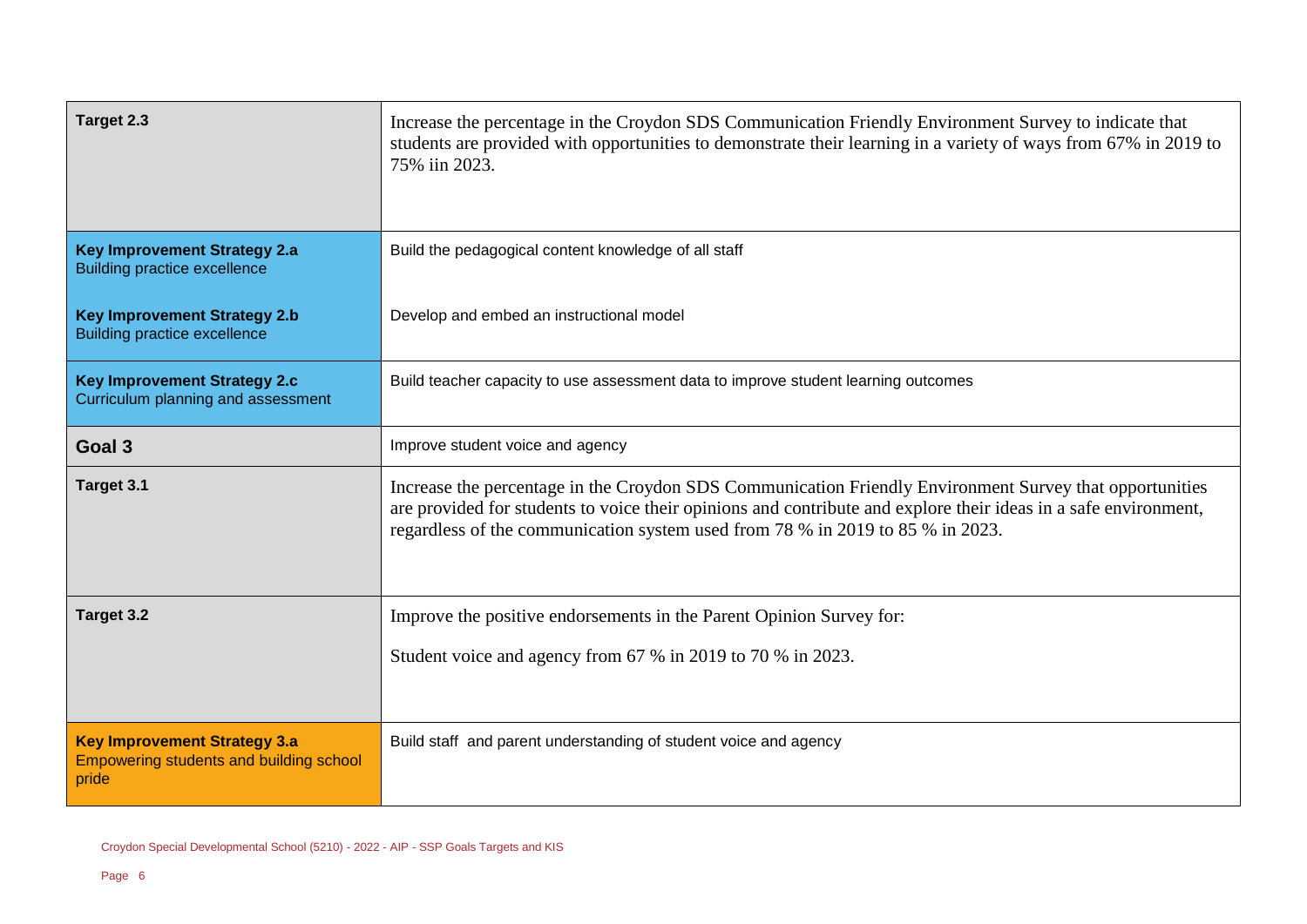| <b>Key Improvement Strategy 3.b</b><br>Setting expectations and promoting<br><i>inclusion</i> | Strengthen opportunities for student voice, agency and leadership                                                                                                                                           |  |
|-----------------------------------------------------------------------------------------------|-------------------------------------------------------------------------------------------------------------------------------------------------------------------------------------------------------------|--|
| Key Improvement Strategy 3.c<br>Networks with schools, services and<br>agencies               | Further develop partnership initiatives with key external organisations                                                                                                                                     |  |
| Goal 4                                                                                        | Improve the personal and social capabilities and learning outcomes of each student.                                                                                                                         |  |
| Target 4.1                                                                                    | Increase the school safety and wellbeing percentage in the School Staff Survey from 59 % in 2019 to 65% in<br>2023.                                                                                         |  |
| Target 4.2                                                                                    | Decrease the number of student major behaviour incident reports by 5% by 2023                                                                                                                               |  |
| Target 4.3                                                                                    | Improve the positive endorsements in the POS for the following factors:<br>• Confidence and resiliency skills from 86% (2019) to 90% (2023)<br>• Promoting positive behaviour from 93% (2019) to 95% (2023) |  |
| <b>Key Improvement Strategy 4.a</b><br><b>Health and wellbeing</b>                            | Build a whole school approach to Respectful Relationships                                                                                                                                                   |  |
| <b>Key Improvement Strategy 4.b</b>                                                           | Embed School Wide Positive Behaviour Support framework                                                                                                                                                      |  |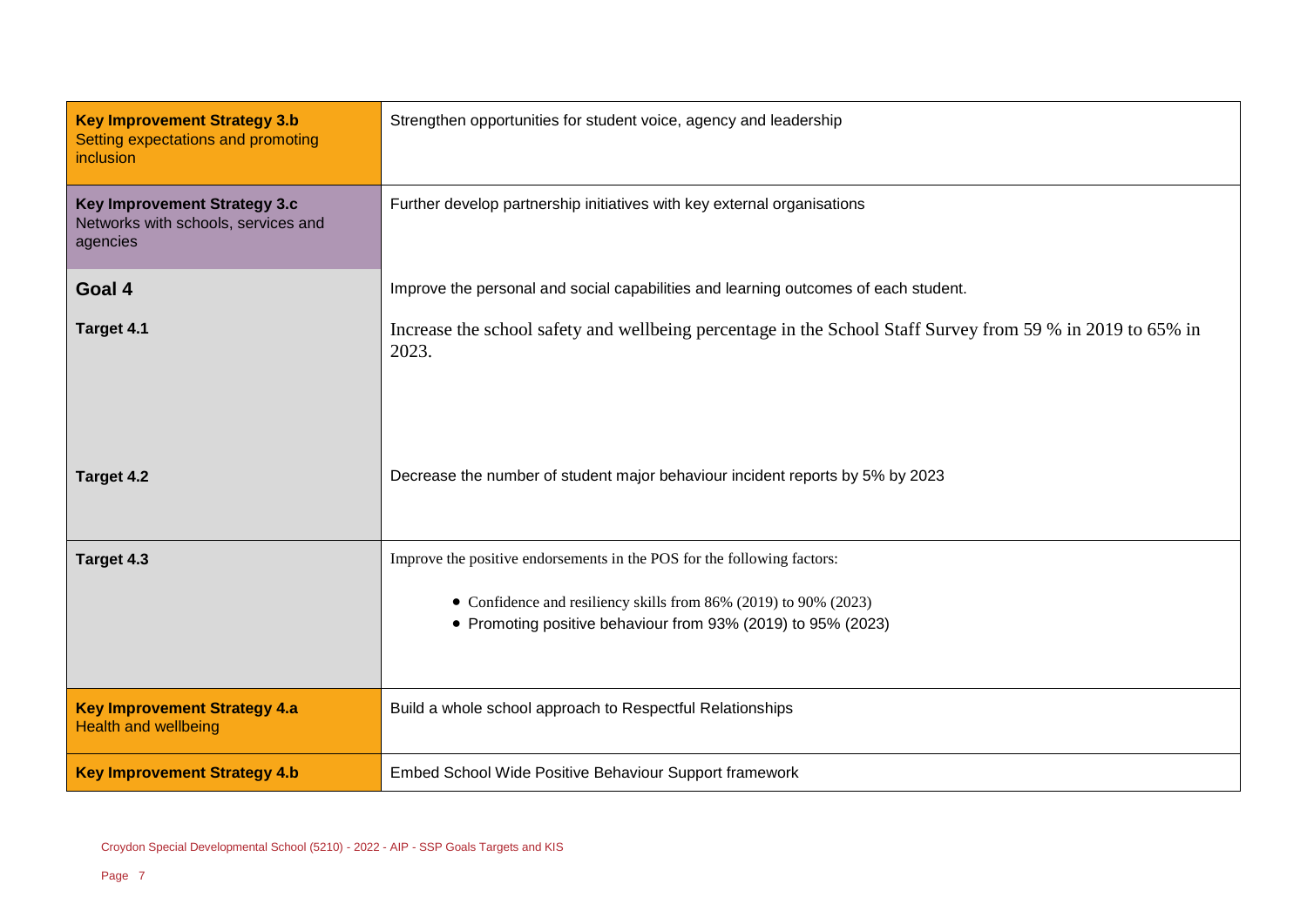Setting expectations and promoting inclusion

**Key Improvement Strategy 4.c** Setting expectations and promoting inclusion

Build a whole school approach to Multi-Tiered Systems of Support

Croydon Special Developmental School (5210) - 2022 - AIP - SSP Goals Targets and KIS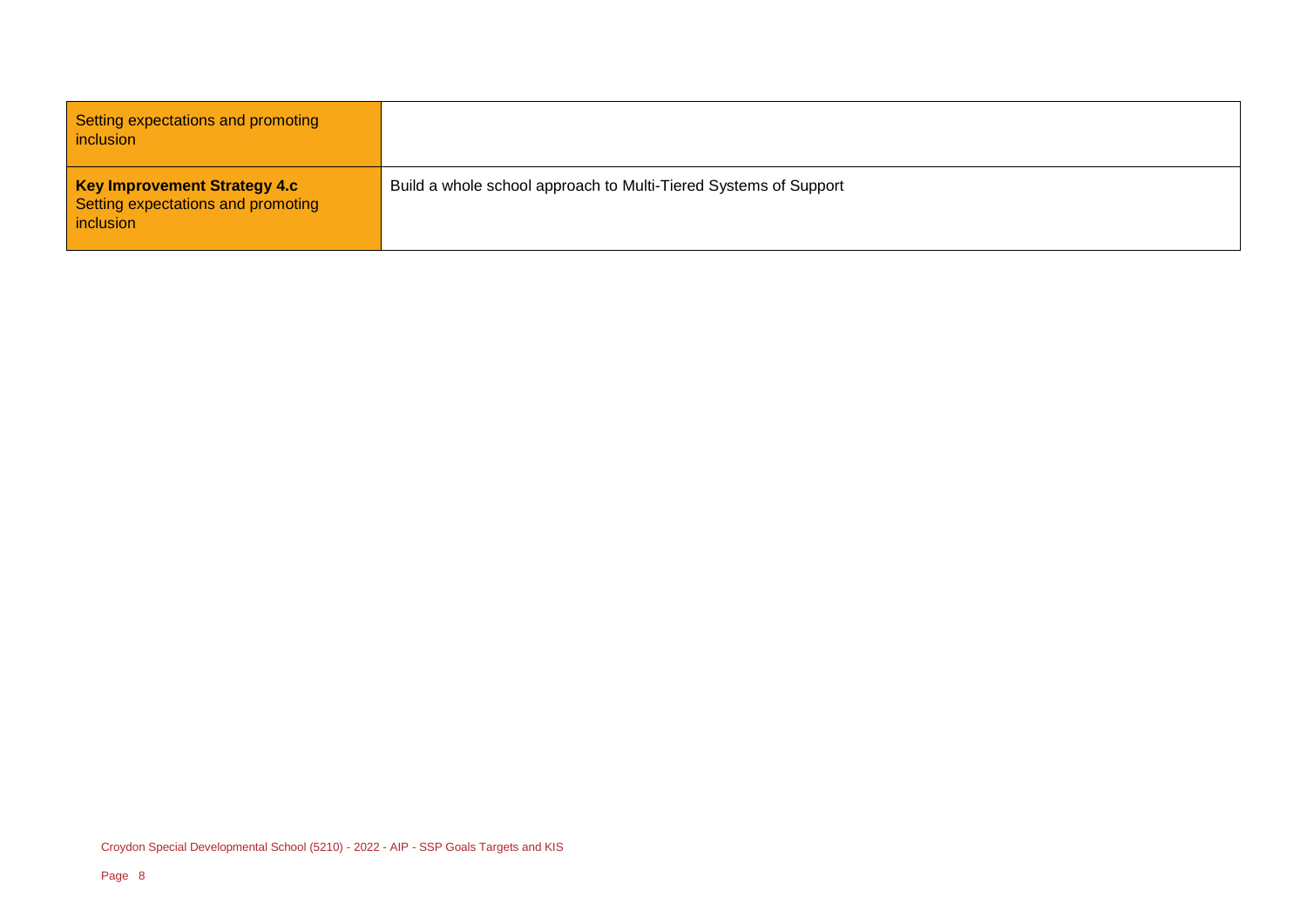## **Select Annual Goals and KIS**

| <b>Four Year Strategic Goals</b>                                                                                                                                                              | Is this<br>selected for<br>focus this<br>year? | <b>Four Year Strategic Targets</b>                                                                                                                                                                                           | 12 month target<br>The 12 month target is an incremental step<br>towards meeting the 4-year target, using the<br>same data set.                                                                                                                                                                                                                                                                                                                                                                                                                                                                                                                                                                                           |
|-----------------------------------------------------------------------------------------------------------------------------------------------------------------------------------------------|------------------------------------------------|------------------------------------------------------------------------------------------------------------------------------------------------------------------------------------------------------------------------------|---------------------------------------------------------------------------------------------------------------------------------------------------------------------------------------------------------------------------------------------------------------------------------------------------------------------------------------------------------------------------------------------------------------------------------------------------------------------------------------------------------------------------------------------------------------------------------------------------------------------------------------------------------------------------------------------------------------------------|
| <b>2022 Priorities Goal</b><br><br><br>Some of our students have thrived in<br>the remote learning environment,<br>others have maintained their learning<br>progress, and some need extra<br> | Yes                                            | Support for the 2022 Priorities                                                                                                                                                                                              | Increase the percentage of endorsement<br>score in School Staff Survey (Principal<br>and Teacher class) in the area of<br>professional learning through peer<br>observations from 57 % in 2021 to 65 %<br>by the end of 2022<br>Increase the percentage of endorsement<br>score in School Staff Survey in the area<br>of seeking feedback (Principal and<br>Teacher class) to improve practice from<br>57 % in 2021 to 65 % in 2022.<br>Increase the percentage of endorsement<br>score in School Staff Survey in the use of<br>pedagogical model from 57 % in 2021 to<br>65 % by the end of 2022.<br>Implement the Schoolwide Positive<br>Behaviour Support action plan to reach<br>Silver accreditation by end of 2022. |
| To optimise the learning growth of<br>students in Literacy and Numeracy                                                                                                                       | No                                             | Increase the percentage in the School Staff Survey of teachers<br>continually monitoring the effectiveness of their teaching practice<br>through the analysis of student learning data from 66.7% in 2019 to<br>75% in 2023. |                                                                                                                                                                                                                                                                                                                                                                                                                                                                                                                                                                                                                                                                                                                           |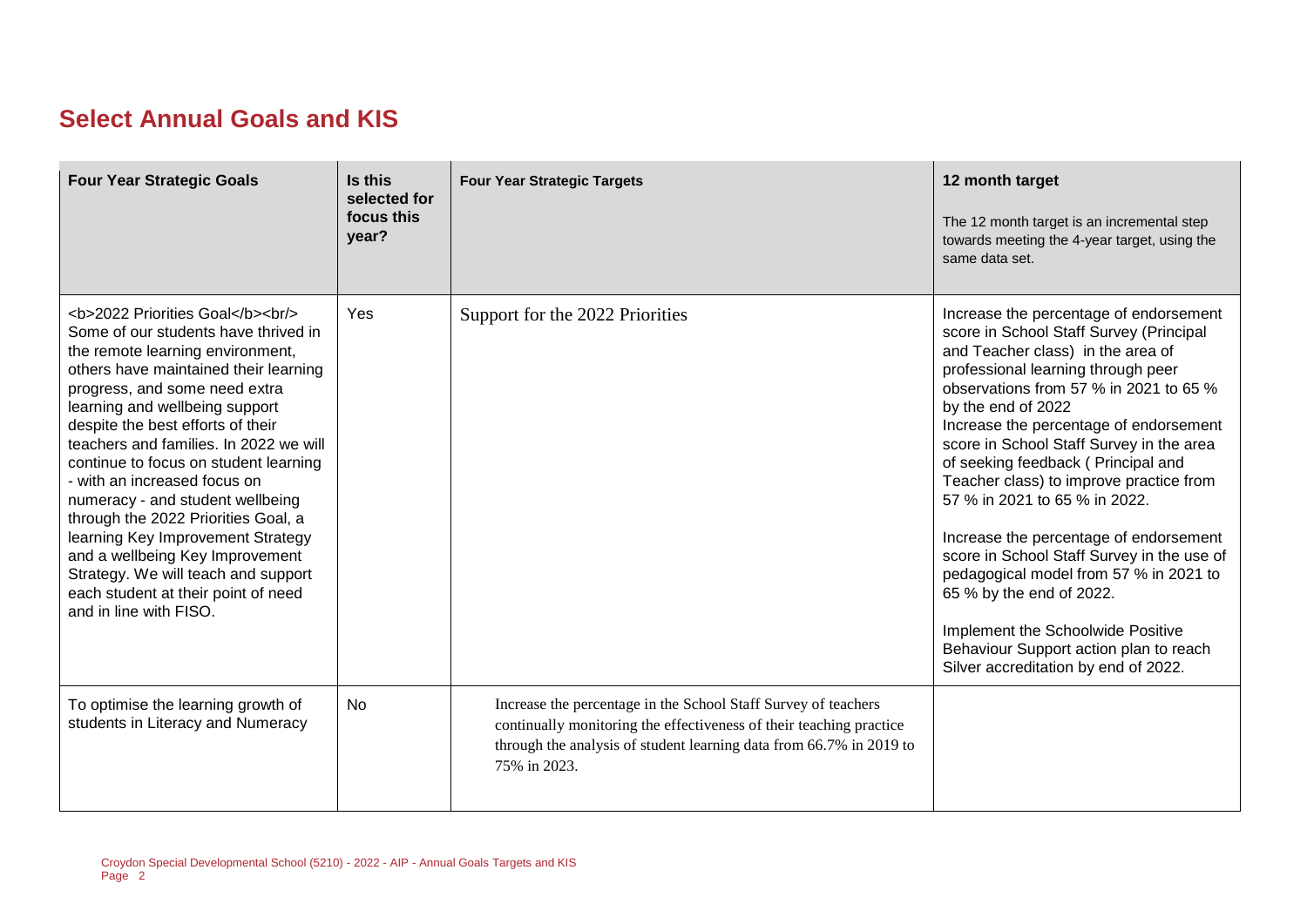|                                  |     | Increase the percentage in the Croydon SDS Communication<br>Friendly Environment Survey which indicates that the student's most<br>appropriate modes of communication are made available and<br>modelled by staff when interacting with the student from 80% in<br>2019 to 90% in 2023.                               |                                                                                                                                                                                                                                                                                                                                           |
|----------------------------------|-----|-----------------------------------------------------------------------------------------------------------------------------------------------------------------------------------------------------------------------------------------------------------------------------------------------------------------------|-------------------------------------------------------------------------------------------------------------------------------------------------------------------------------------------------------------------------------------------------------------------------------------------------------------------------------------------|
|                                  |     | Increase the percentage in the School Staff Survey of<br>Teachers in the school have a deep understanding of the<br>curriculum they teach from 58.3% in 2019 to 65 % in 2023.                                                                                                                                         |                                                                                                                                                                                                                                                                                                                                           |
|                                  |     | Increase the percentage in the Croydon SDS Communication<br>Friendly Environment Survey to indicate that students are<br>provided with opportunities to demonstrate their learning in a<br>variety of ways from 67% in 2019 to 75% iin 2023.                                                                          |                                                                                                                                                                                                                                                                                                                                           |
| Improve student voice and agency | Yes | Increase the percentage in the Croydon SDS Communication<br>Friendly Environment Survey that opportunities are provided<br>for students to voice their opinions and contribute and explore<br>their ideas in a safe environment, regardless of the<br>communication system used from 78 % in 2019 to 85 % in<br>2023. | Increase the percentage in the Croydon<br><b>SDS Communication Friendly</b><br><b>Environment Survey that opportunities</b><br>are provided for students to voice their<br>opinions and contribute and explore their<br>ideas in a safe environment, regardless of<br>the communication system used from 78<br>% in 2019 to 82 % in 2022. |
|                                  |     | Improve the positive endorsements in the Parent Opinion<br>Survey for:                                                                                                                                                                                                                                                | Improve the positive endorsements in the<br>Parent Opinion Survey for:                                                                                                                                                                                                                                                                    |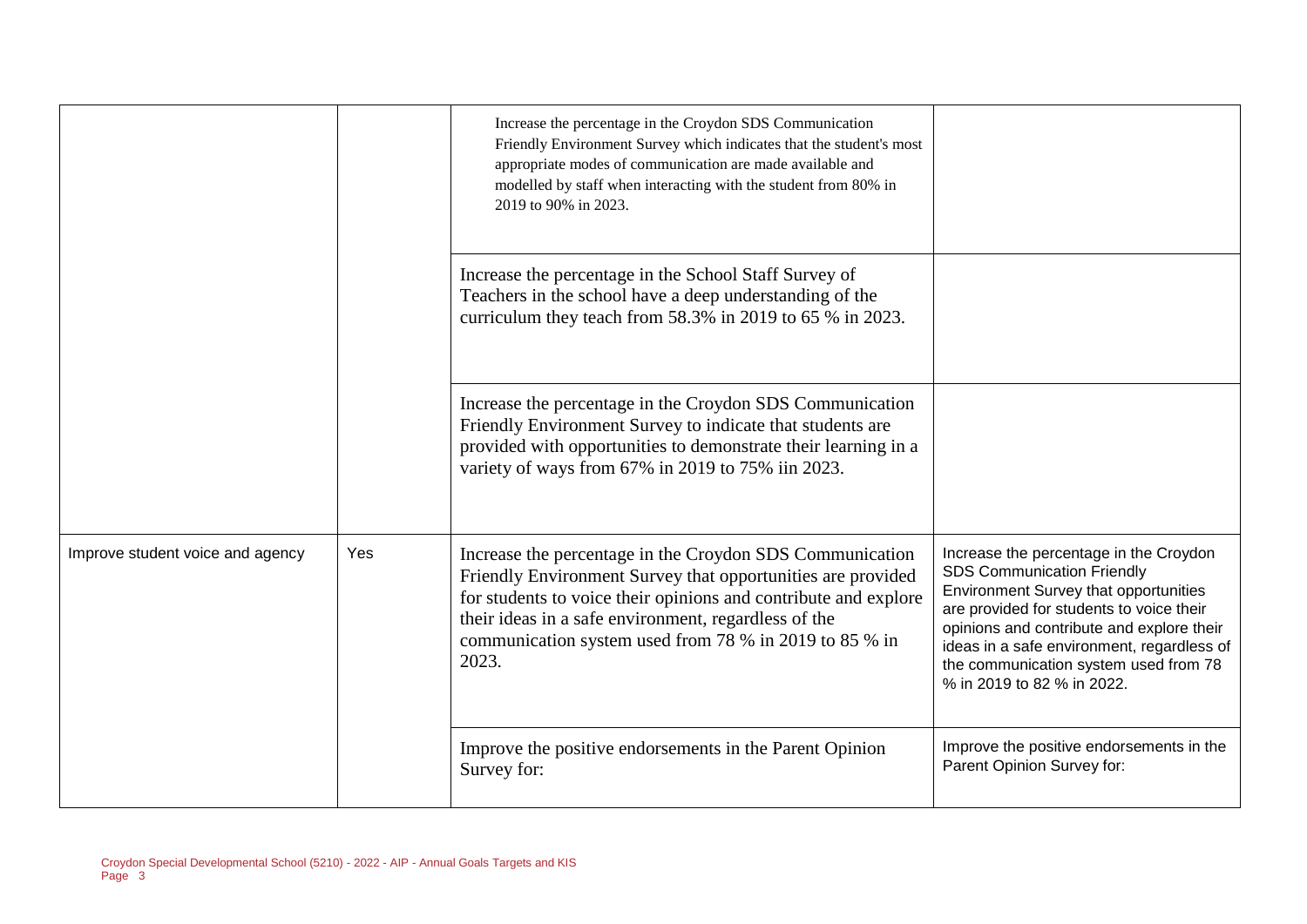|                                                                                           |           | Student voice and agency from 67 % in 2019 to 70 % in 2023.                                                                                                                                                       | Student voice and agency from 67 % in<br>2019 to 70 % in 2022. |
|-------------------------------------------------------------------------------------------|-----------|-------------------------------------------------------------------------------------------------------------------------------------------------------------------------------------------------------------------|----------------------------------------------------------------|
| Improve the personal and social<br>capabilities and learning outcomes of<br>each student. | <b>No</b> | Increase the school safety and wellbeing percentage in the<br>School Staff Survey from 59 % in 2019 to 65% in 2023.                                                                                               |                                                                |
|                                                                                           |           | Decrease the number of student major behaviour incident reports<br>by 5% by 2023                                                                                                                                  |                                                                |
|                                                                                           |           | Improve the positive endorsements in the POS for the following factors:<br>• Confidence and resiliency skills from 86% (2019) to 90%<br>(2023)<br>• Promoting positive behaviour from 93% (2019) to 95%<br>(2023) |                                                                |

| Goal 1 | <b>2022 Priorities Goal</b><br><br><br>Some of our students have thrived in the remote learning environment, others have maintained their learning progress, and<br>some need extra learning and wellbeing support despite the best efforts of their teachers and families. In 2022 we will continue<br>to focus on student learning - with an increased focus on numeracy - and student wellbeing through the 2022 Priorities Goal, a<br>learning Key Improvement Strategy and a wellbeing Key Improvement Strategy. We will teach and support each student at<br>their point of need and in line with FISO. |
|--------|---------------------------------------------------------------------------------------------------------------------------------------------------------------------------------------------------------------------------------------------------------------------------------------------------------------------------------------------------------------------------------------------------------------------------------------------------------------------------------------------------------------------------------------------------------------------------------------------------------------|
|        |                                                                                                                                                                                                                                                                                                                                                                                                                                                                                                                                                                                                               |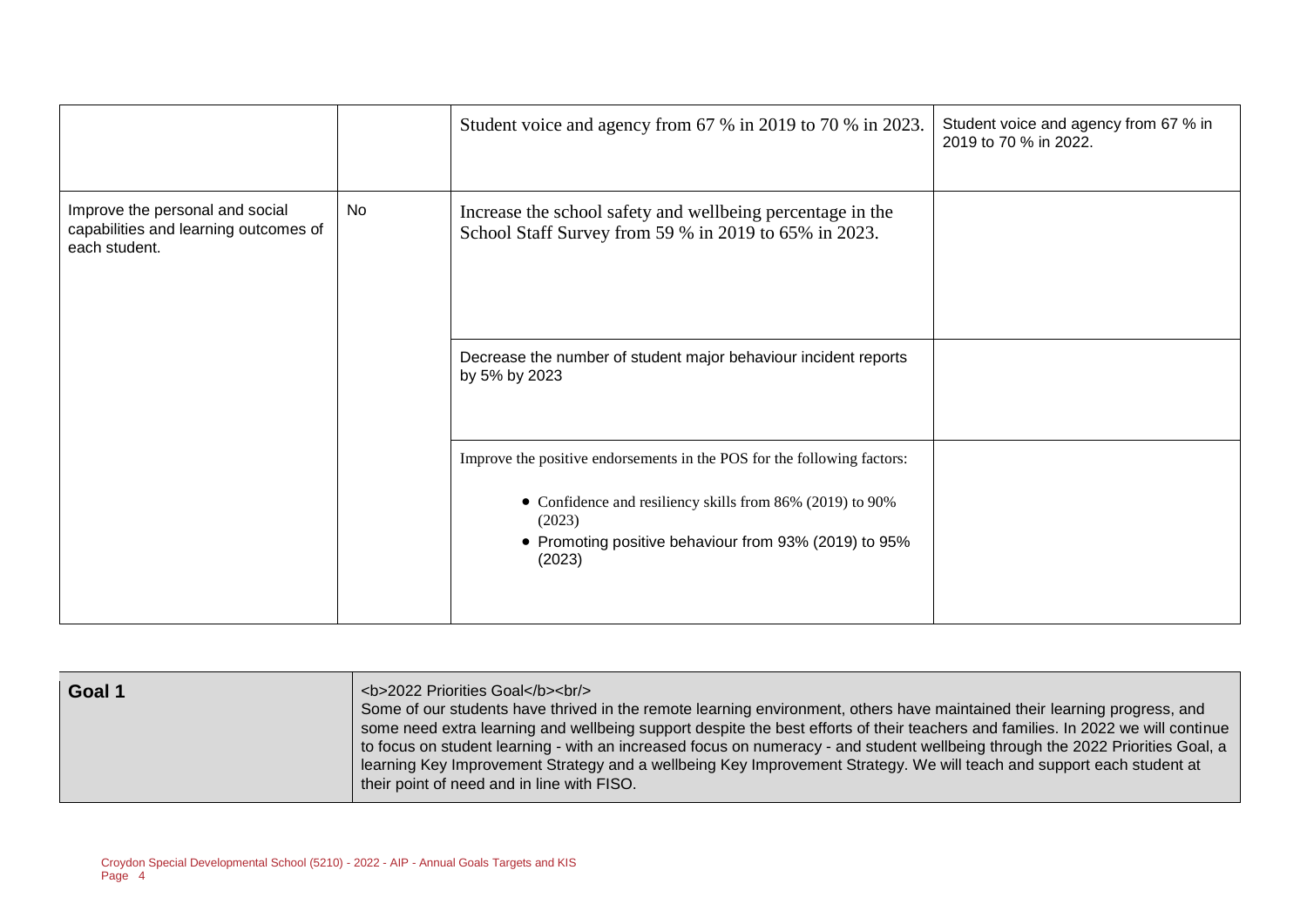| 12 Month Target 1.1                                                                                                                                                                                                                                                                       | Increase the percentage of endorsement score in School Staff Survey (Principal and Teacher class) in the area of<br>professional learning through peer observations from 57 % in 2021 to 65 % by the end of 2022<br>Increase the percentage of endorsement score in School Staff Survey in the area of seeking feedback (Principal and Teacher<br>class) to improve practice from 57 % in 2021 to 65 % in 2022.<br>Increase the percentage of endorsement score in School Staff Survey in the use of pedagogical model from 57 % in 2021 to<br>65 % by the end of 2022.<br>Implement the Schoolwide Positive Behaviour Support action plan to reach Silver accreditation by end of 2022. |                                              |  |  |
|-------------------------------------------------------------------------------------------------------------------------------------------------------------------------------------------------------------------------------------------------------------------------------------------|------------------------------------------------------------------------------------------------------------------------------------------------------------------------------------------------------------------------------------------------------------------------------------------------------------------------------------------------------------------------------------------------------------------------------------------------------------------------------------------------------------------------------------------------------------------------------------------------------------------------------------------------------------------------------------------|----------------------------------------------|--|--|
| <b>Key Improvement Strategies</b>                                                                                                                                                                                                                                                         |                                                                                                                                                                                                                                                                                                                                                                                                                                                                                                                                                                                                                                                                                          | Is this KIS selected for focus this<br>year? |  |  |
| KIS <sub>1</sub><br>Priority 2022 Dimension                                                                                                                                                                                                                                               | Learning - Support both those who need extra support and those who have thrived to<br>continue to extend their learning, especially in numeracy                                                                                                                                                                                                                                                                                                                                                                                                                                                                                                                                          | Yes                                          |  |  |
| KIS <sub>2</sub><br>Priority 2022 Dimension                                                                                                                                                                                                                                               | Wellbeing - Effectively mobilise available resources to support students' wellbeing and<br>mental health, especially the most vulnerable                                                                                                                                                                                                                                                                                                                                                                                                                                                                                                                                                 | Yes                                          |  |  |
| Explain why the school has selected this<br>KIS as a focus for this year. Please make<br>reference to the self-evaluation, relevant<br>school data, the progress against School<br>Strategic Plan (SSP) goals, targets, and the<br>diagnosis of issues requiring particular<br>attention. | Please leave this field empty. Schools are not required to provide a rationale as this is in line with system priorities for 2022.                                                                                                                                                                                                                                                                                                                                                                                                                                                                                                                                                       |                                              |  |  |
| Goal 2                                                                                                                                                                                                                                                                                    | Improve student voice and agency                                                                                                                                                                                                                                                                                                                                                                                                                                                                                                                                                                                                                                                         |                                              |  |  |
| 12 Month Target 2.1                                                                                                                                                                                                                                                                       | Increase the percentage in the Croydon SDS Communication Friendly Environment Survey that opportunities are provided for<br>students to voice their opinions and contribute and explore their ideas in a safe environment, regardless of the communication<br>system used from 78 % in 2019 to 82 % in 2022.                                                                                                                                                                                                                                                                                                                                                                             |                                              |  |  |
| 12 Month Target 2.2                                                                                                                                                                                                                                                                       | Improve the positive endorsements in the Parent Opinion Survey for:<br>Student voice and agency from 67 % in 2019 to 70 % in 2022.                                                                                                                                                                                                                                                                                                                                                                                                                                                                                                                                                       |                                              |  |  |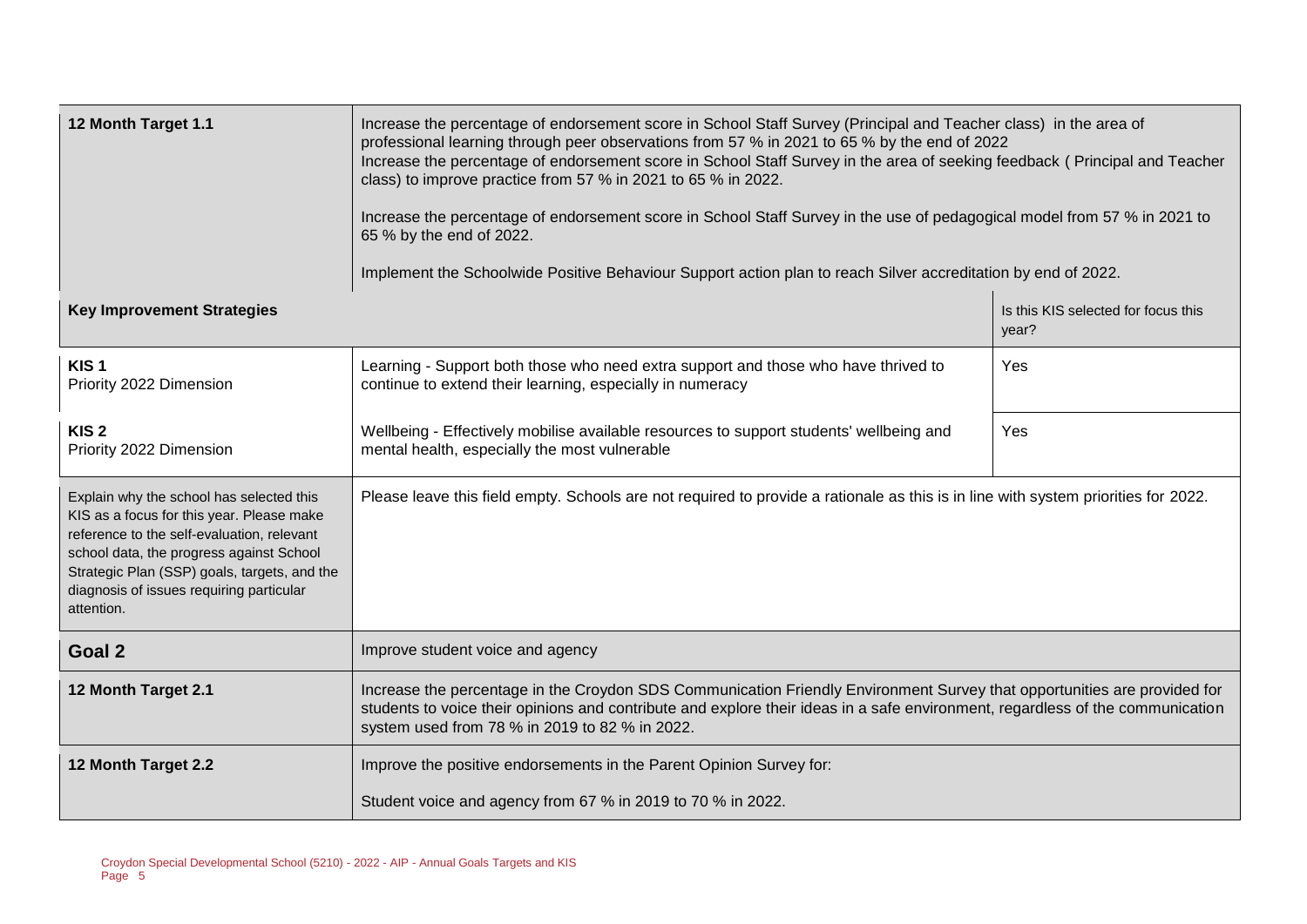| <b>Key Improvement Strategies</b>                                                                                                                                                                                                                                                         |                                                                                                                                                                                                                                                                                                                                                                                                                                                                                                            | Is this KIS selected for focus this<br>year? |  |
|-------------------------------------------------------------------------------------------------------------------------------------------------------------------------------------------------------------------------------------------------------------------------------------------|------------------------------------------------------------------------------------------------------------------------------------------------------------------------------------------------------------------------------------------------------------------------------------------------------------------------------------------------------------------------------------------------------------------------------------------------------------------------------------------------------------|----------------------------------------------|--|
| KIS <sub>1</sub><br><b>Empowering students and building</b><br>school pride                                                                                                                                                                                                               | Build staff and parent understanding of student voice and agency                                                                                                                                                                                                                                                                                                                                                                                                                                           | No.                                          |  |
| KIS <sub>2</sub><br>Setting expectations and promoting<br>inclusion                                                                                                                                                                                                                       | Strengthen opportunities for student voice, agency and leadership                                                                                                                                                                                                                                                                                                                                                                                                                                          | <b>Yes</b>                                   |  |
| KIS <sub>3</sub><br>Networks with schools, services and<br>agencies                                                                                                                                                                                                                       | Further develop partnership initiatives with key external organisations                                                                                                                                                                                                                                                                                                                                                                                                                                    | <b>No</b>                                    |  |
| Explain why the school has selected this<br>KIS as a focus for this year. Please make<br>reference to the self-evaluation, relevant<br>school data, the progress against School<br>Strategic Plan (SSP) goals, targets, and the<br>diagnosis of issues requiring particular<br>attention. | Communication is central to the learning success of every student at Croydon SDS. It is vital that students have access to their<br>preferred mode of communication throughout the day in order to successfully engage in their learning and interact with peers<br>and staff. Croydon SDS will work to build on providing students with opportunities for leadership and learning to strengthen<br>their participation and engagement in school. We will continue to build on the work completed in 2021. |                                              |  |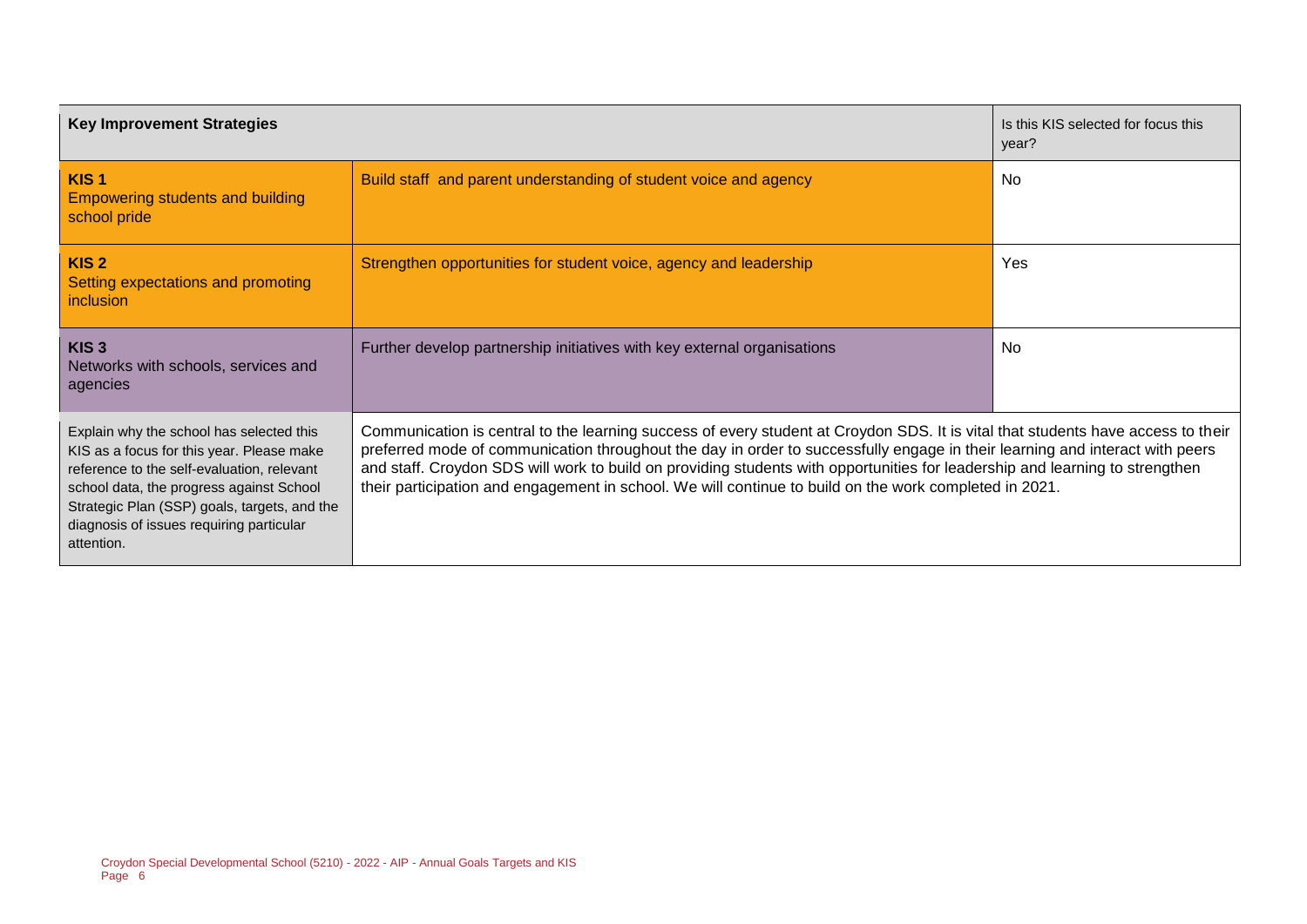## **Define Actions, Outcomes and Activities**

| Goal 1                                      | <b>2022 Priorities Goal</b><br>Some of our students have thrived in the remote learning environment, others have maintained their learning progress, and some<br>need extra learning and wellbeing support despite the best efforts of their teachers and families. In 2022 we will continue to focus on<br>student learning - with an increased focus on numeracy - and student wellbeing through the 2022 Priorities Goal, a learning Key<br>Improvement Strategy and a wellbeing Key Improvement Strategy. We will teach and support each student at their point of need and<br>in line with FISO.                                                                                                                                                                                                                                                                                                                                                                                                                                                                                             |
|---------------------------------------------|---------------------------------------------------------------------------------------------------------------------------------------------------------------------------------------------------------------------------------------------------------------------------------------------------------------------------------------------------------------------------------------------------------------------------------------------------------------------------------------------------------------------------------------------------------------------------------------------------------------------------------------------------------------------------------------------------------------------------------------------------------------------------------------------------------------------------------------------------------------------------------------------------------------------------------------------------------------------------------------------------------------------------------------------------------------------------------------------------|
| 12 Month Target 1.1                         | Increase the percentage of endorsement score in School Staff Survey (Principal and Teacher class) in the area of professional<br>learning through peer observations from 57 % in 2021 to 65 % by the end of 2022<br>Increase the percentage of endorsement score in School Staff Survey in the area of seeking feedback (Principal and Teacher class)<br>to improve practice from 57 % in 2021 to 65 % in 2022.<br>Increase the percentage of endorsement score in School Staff Survey in the use of pedagogical model from 57 % in 2021 to 65 % by<br>the end of 2022.<br>Implement the Schoolwide Positive Behaviour Support action plan to reach Silver accreditation by end of 2022.                                                                                                                                                                                                                                                                                                                                                                                                          |
| KIS <sub>1</sub><br>Priority 2022 Dimension | Learning - Support both those who need extra support and those who have thrived to continue to extend their learning, especially in<br>numeracy                                                                                                                                                                                                                                                                                                                                                                                                                                                                                                                                                                                                                                                                                                                                                                                                                                                                                                                                                   |
| <b>Actions</b>                              | Build understanding of curriculum A-D for teachers and education support staff.<br>Implement assessment schedule and use assessment data in literacy and numeracy to review teaching impact and student progress<br>against their goals.<br>Develop a bank of baseline assessment tools.<br>Plan targeted professional learning opportunities for teachers and education support throughout the school on the Structuring<br>Functional Independence framework.<br>Implement the 10 Steps to Independent Learning in classrooms<br>Through the Tutor Learning Initiative, primary students in need of support or intervention in the area of Reading and Viewing will be<br>identified through ABLES, Fountas and Pinnell Assessments and anecdotal observations. The tutor will work in the classroom with<br>individual or small groups of students in collaboration with the class teacher and allied health staff.<br>Allied Health staff to support and model the use of visuals, visual schedules and multi-modal use of communication systems across<br>the curriculum throughout the day. |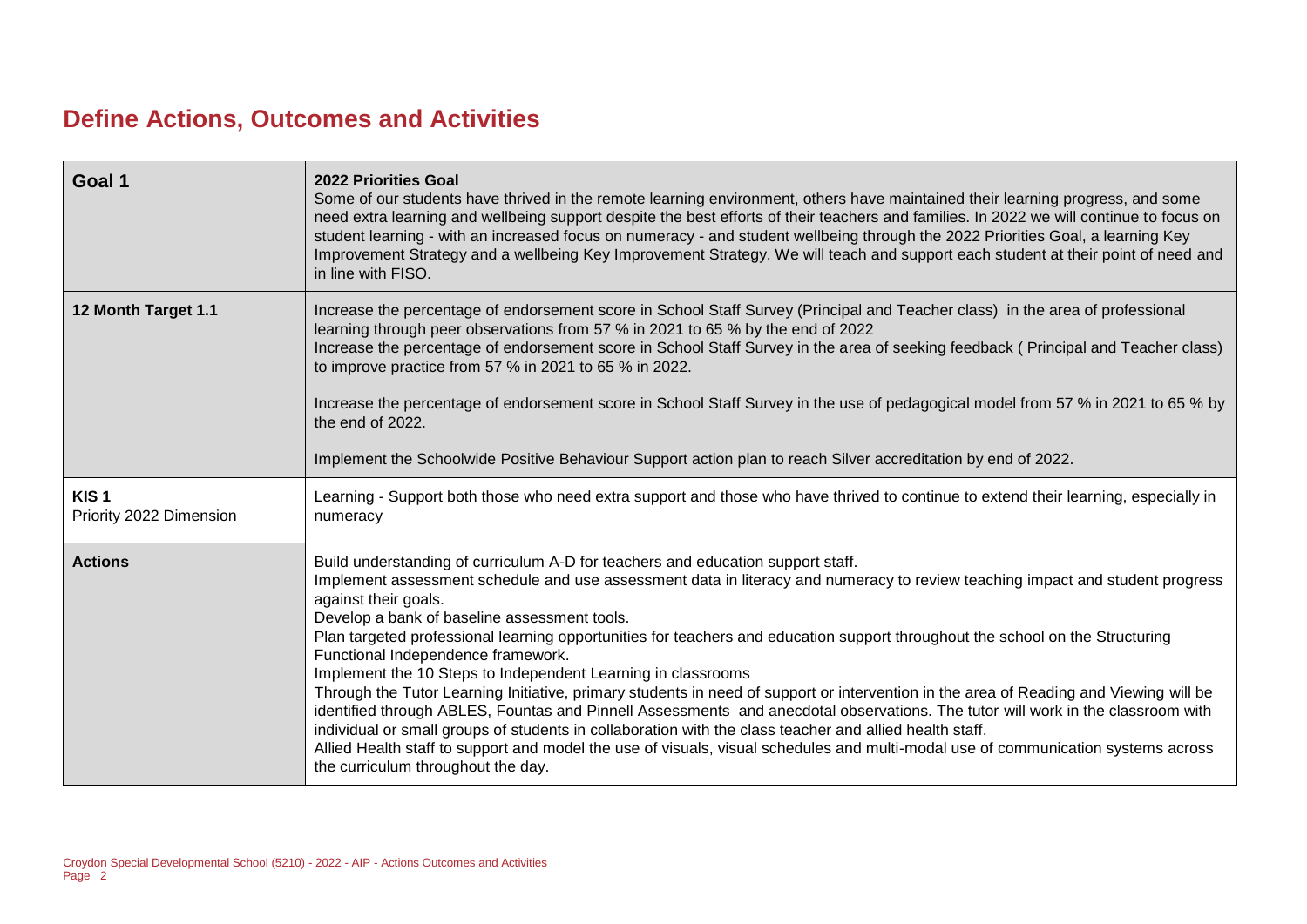| <b>Outcomes</b>                                                                                                                                                                                                                       | Students will:<br>- follow their individual visual learning schedule through the day<br>Teachers will:<br>- consistently implement the agreed assessment schedule<br>- confidently use the Croydon SDS Pedagogical Model<br>- develop a bank of baseline assessments<br><b>Education Support Staff will:</b><br>Leaders will:<br>centre                                                                                                                                                                                                                 | - confidently and accurately identify learning needs of their students<br>- implement the 10 Steps to Independent Learning in their classroom to strengthen and reflect on their teaching practice<br>- develop their understanding of the Structuring Functional Independence model and their role in supporting students<br>- support the implementation of the 10 Steps to Independent Learning in the classroom<br>- develop their understanding of the Croydon SDS Pedagogical model<br>- use multiple sources of evidence to track student progress in literacy and numeracy<br>- lead and facilitate the review of the Croydon SDS Pedagogical Model (instructional model) that places the student learning at the |                                 |                                  |                                                                                                                      |
|---------------------------------------------------------------------------------------------------------------------------------------------------------------------------------------------------------------------------------------|---------------------------------------------------------------------------------------------------------------------------------------------------------------------------------------------------------------------------------------------------------------------------------------------------------------------------------------------------------------------------------------------------------------------------------------------------------------------------------------------------------------------------------------------------------|---------------------------------------------------------------------------------------------------------------------------------------------------------------------------------------------------------------------------------------------------------------------------------------------------------------------------------------------------------------------------------------------------------------------------------------------------------------------------------------------------------------------------------------------------------------------------------------------------------------------------------------------------------------------------------------------------------------------------|---------------------------------|----------------------------------|----------------------------------------------------------------------------------------------------------------------|
| <b>Success Indicators</b>                                                                                                                                                                                                             | Tutor using Fountas and Pinnell reading assessment tool and collaborating with teachers.<br>Assessment Schedule implemented<br>Teachers use formative and summative assessment to inform goals, individual learning programs and to report on student outcomes.<br>Documentation and data collected for students in the tutor program showing evidence of engagement and progress against ILP<br>goals.<br>Pedagogical model reviewed, refined, published.<br>Bank of assessments developed and complied to support the Croydon SDS Assessment schedule |                                                                                                                                                                                                                                                                                                                                                                                                                                                                                                                                                                                                                                                                                                                           |                                 |                                  |                                                                                                                      |
| <b>Activities and Milestones</b>                                                                                                                                                                                                      |                                                                                                                                                                                                                                                                                                                                                                                                                                                                                                                                                         | <b>People Responsible</b>                                                                                                                                                                                                                                                                                                                                                                                                                                                                                                                                                                                                                                                                                                 | Is this a PL<br><b>Priority</b> | When                             | <b>Funding Streams</b>                                                                                               |
| Professional learning on Structuring Functional Independence -<br>webinars and individual classroom coaching sessions and whole<br>school curriculum day<br>Leadership Coaching to support implementation and embedding<br><b>SFI</b> |                                                                                                                                                                                                                                                                                                                                                                                                                                                                                                                                                         | $\triangleright$ Learning Specialist(s)<br>$\overline{\mathbf{M}}$ Team Leader(s)                                                                                                                                                                                                                                                                                                                                                                                                                                                                                                                                                                                                                                         | $\overline{M}$ PLP<br>Priority  | from:<br>Term 1<br>to:<br>Term 3 | \$2,600.00<br>$\Box$ Equity funding will<br>be used<br>$\Box$ Disability Inclusion<br>Tier 2 Funding will be<br>used |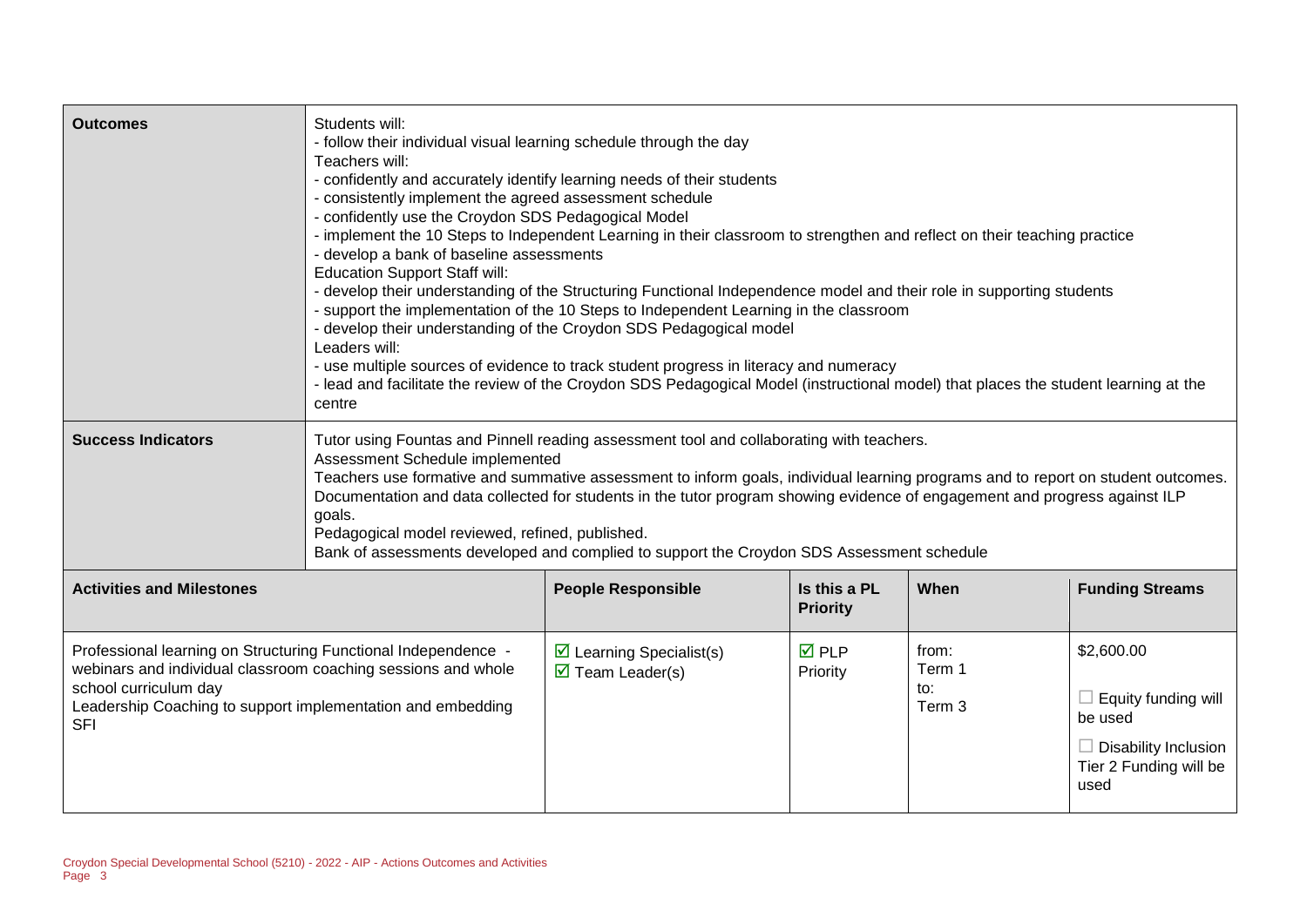|                                                                                                                                 |                                                                           |                                |                                  | $\Box$ Schools Mental<br>Health Menu items<br>will be used which<br>may include DET<br>funded or free items                                                                                                                                          |
|---------------------------------------------------------------------------------------------------------------------------------|---------------------------------------------------------------------------|--------------------------------|----------------------------------|------------------------------------------------------------------------------------------------------------------------------------------------------------------------------------------------------------------------------------------------------|
| Professional Learning for teachers on Implementation of<br>Assessment Schedule, develop and compile bank of assessment<br>tools | $\boxtimes$ Leading Teacher(s)<br>$\triangleright$ Learning Specialist(s) | $\overline{M}$ PLP<br>Priority | from:<br>Term 2<br>to:<br>Term 3 | \$0.00<br>Equity funding will<br>be used<br>$\Box$ Disability Inclusion<br>Tier 2 Funding will be<br>used<br>$\Box$ Schools Mental<br><b>Health Menu items</b><br>will be used which<br>may include DET<br>funded or free items                      |
| Review of Pedagogical model and Professional Learning for staff                                                                 | $\triangledown$ Leadership Team                                           | $\overline{M}$ PLP<br>Priority | from:<br>Term 1<br>to:<br>Term 3 | \$0.00<br>Equity funding will<br>$\overline{\phantom{a}}$<br>be used<br>$\Box$ Disability Inclusion<br>Tier 2 Funding will be<br>used<br>$\Box$ Schools Mental<br>Health Menu items<br>will be used which<br>may include DET<br>funded or free items |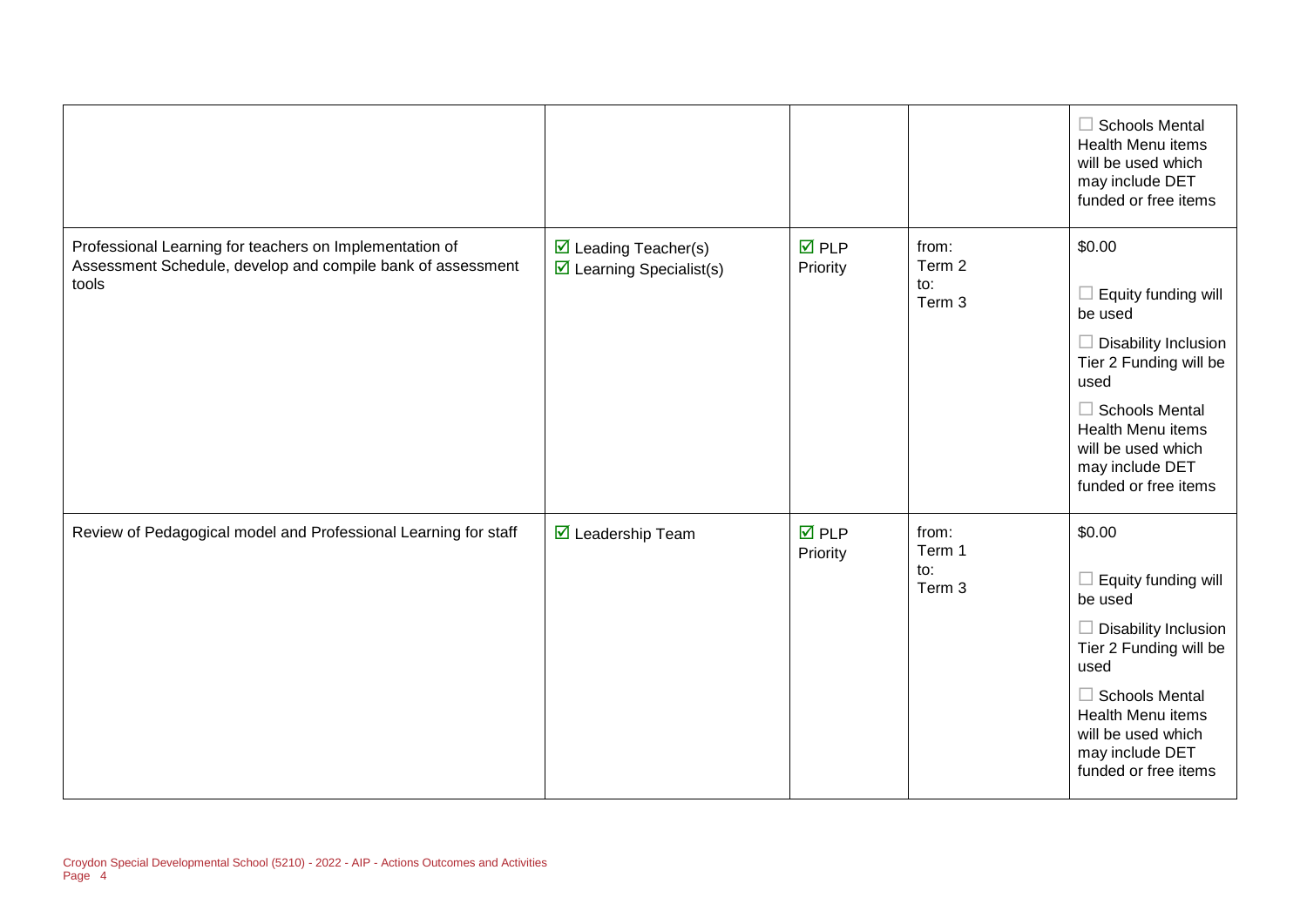| Disability Inclusion Profiles developed                     |                    | $\triangleright$ Disability Inclusion<br>Coordinator                                                                                                                                                                                       | $\square$ PLP<br>Priority      | from:<br>Term 2<br>to:<br>Term 4 | \$29,433.91<br>$\Box$ Equity funding will<br>be used<br>$\triangleright$ Disability Inclusion<br>Tier 2 Funding will be<br>used<br>$\Box$ Schools Mental<br>Health Menu items<br>will be used which<br>may include DET<br>funded or free items       |
|-------------------------------------------------------------|--------------------|--------------------------------------------------------------------------------------------------------------------------------------------------------------------------------------------------------------------------------------------|--------------------------------|----------------------------------|------------------------------------------------------------------------------------------------------------------------------------------------------------------------------------------------------------------------------------------------------|
| Professional learning - Introduction to Leadership Coaching |                    | $\triangledown$ Leadership Team                                                                                                                                                                                                            | $\overline{M}$ PLP<br>Priority | from:<br>Term 1<br>to:<br>Term 1 | \$5,673.69<br>$\overline{\mathbf{y}}$ Equity funding will<br>be used<br>$\Box$ Disability Inclusion<br>Tier 2 Funding will be<br>used<br>$\Box$ Schools Mental<br>Health Menu items<br>will be used which<br>may include DET<br>funded or free items |
| KIS <sub>2</sub><br>Priority 2022 Dimension                 |                    | Wellbeing - Effectively mobilise available resources to support students' wellbeing and mental health, especially the most vulnerable                                                                                                      |                                |                                  |                                                                                                                                                                                                                                                      |
| <b>Actions</b>                                              | systems of support | Build staff capacity to use XUNO system to collect, analyse, monitor and respond to student behaviour.<br>Strengthen and embed processes and procedures to build a culture of staff and student safety and wellbeing through multi -tiered |                                |                                  |                                                                                                                                                                                                                                                      |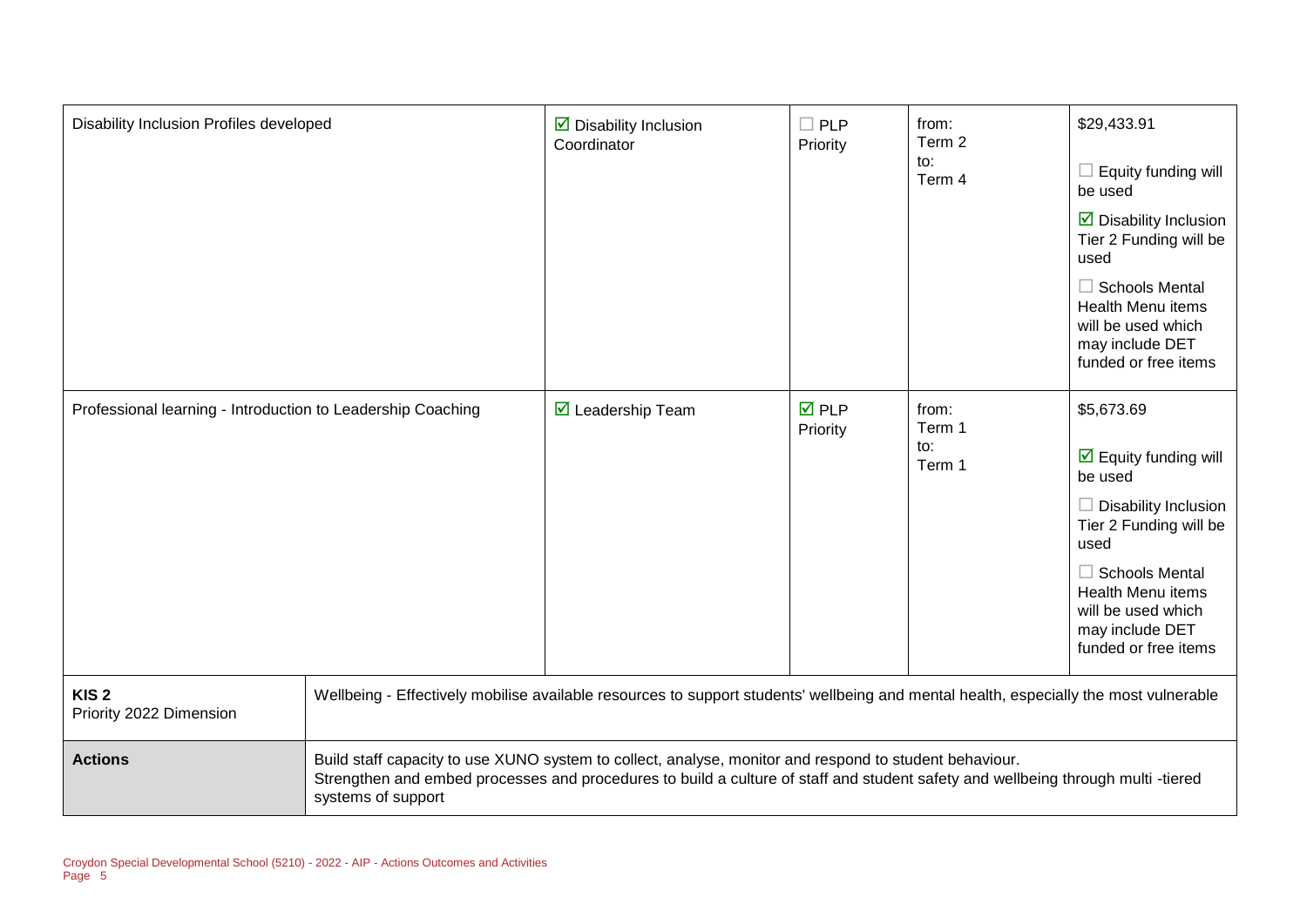|                                                                                                   | Review Respectful Relationships program and action plan.<br>Allied Health staff to provide strategies to support student's sensory regulation needs to promote student wellbeing.                                                                                                                                                                                                                                                                                                                                                                                                                                                                                       |                                                                                                                                 |                                 |                                  |                                                                |
|---------------------------------------------------------------------------------------------------|-------------------------------------------------------------------------------------------------------------------------------------------------------------------------------------------------------------------------------------------------------------------------------------------------------------------------------------------------------------------------------------------------------------------------------------------------------------------------------------------------------------------------------------------------------------------------------------------------------------------------------------------------------------------------|---------------------------------------------------------------------------------------------------------------------------------|---------------------------------|----------------------------------|----------------------------------------------------------------|
| <b>Outcomes</b>                                                                                   | Students will:<br>- participate in regular weekly SWPBS lessons<br>- identify the school values - care, share, do your best and be safe<br>- participate in token system and Super Skills shop<br>Teachers will:<br>- will implement universal supports in their classroom<br>- respond to student behaviour with consistency<br><b>Education Support Staff will:</b><br>- will support universal supports in their classroom<br>- respond to student behaviour with consistency<br>Leaders will:                                                                                                                                                                       | - use behaviour data and support learning walks to monitor progress with the implementation of universal supports in classrooms |                                 |                                  |                                                                |
| <b>Success Indicators</b>                                                                         | Classroom and school learning walks and peer observation<br>Students will demonstrate progress in ILP goals related to personal social capabilities.<br>Student behaviour data<br>Functional Behaviour Analysis and Behaviour Support Plans developed for students needing intensive supports.<br>Staff SWPBS survey SAS<br><b>Tiered Fidelity Inventory</b><br>SW-PBS Action plan progress<br>Sensory regulation activities embedded as part of a student's program - primary students<br>Sensory Snapshot profile completed for each student<br>Silver accreditation<br>Regular timetabled meetings for Universal Supports and Multi-Tiered Systems of Support teams. |                                                                                                                                 |                                 |                                  |                                                                |
| <b>Activities and Milestones</b>                                                                  |                                                                                                                                                                                                                                                                                                                                                                                                                                                                                                                                                                                                                                                                         | <b>People Responsible</b>                                                                                                       | Is this a PL<br><b>Priority</b> | When                             | <b>Funding Streams</b>                                         |
| Observations and feedback re students and behaviours of concern<br>- Dan Petro, Behaviour Analyst |                                                                                                                                                                                                                                                                                                                                                                                                                                                                                                                                                                                                                                                                         | $\triangleright$ Learning Specialist(s)                                                                                         | <b>☑</b> PLP<br>Priority        | from:<br>Term 1<br>to:<br>Term 4 | \$11,896.00<br>$\triangleright$ Equity funding will<br>be used |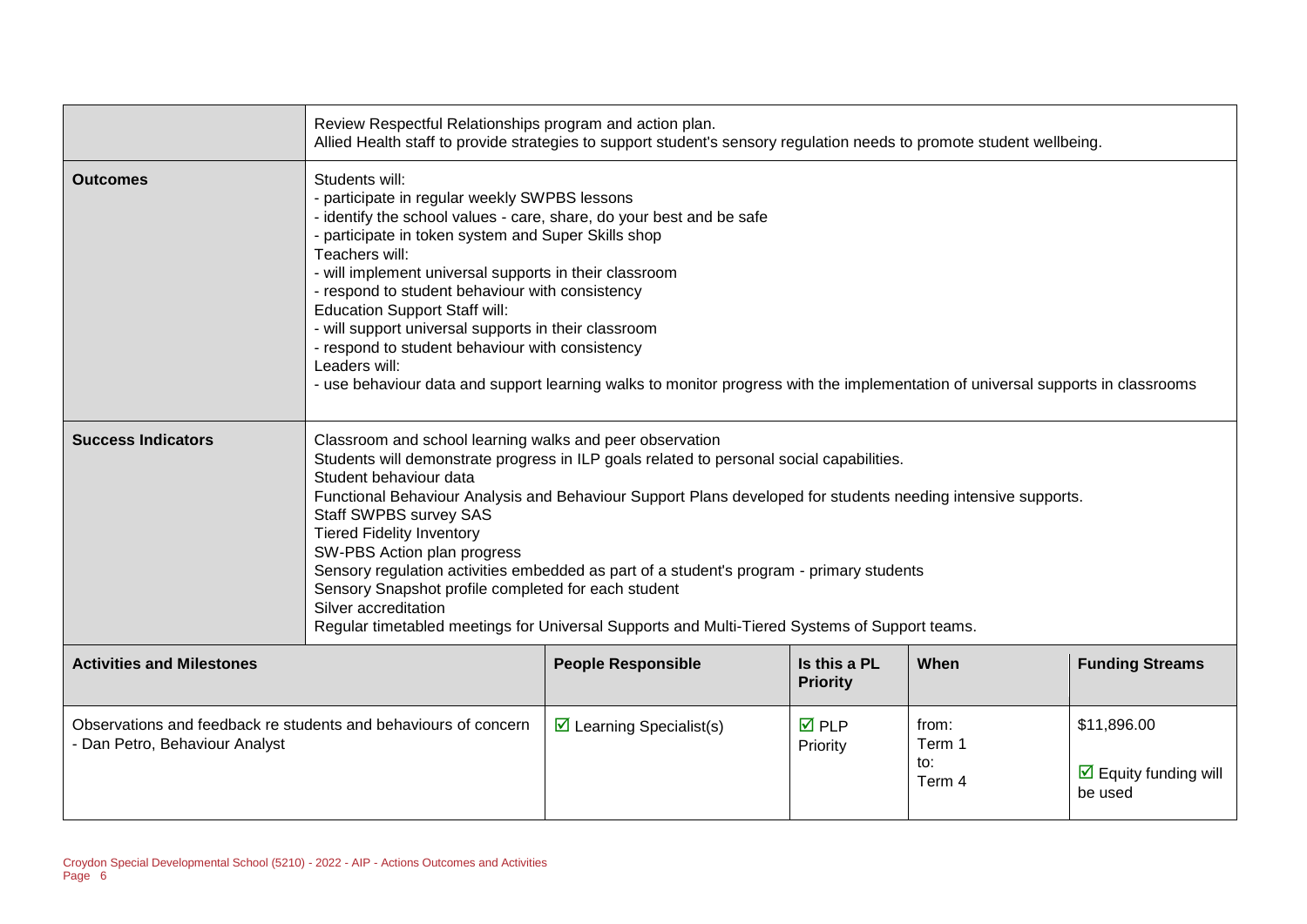|                                                                                                                                                                       |                                                                                                                      |                                |                                  | $\Box$ Disability Inclusion<br>Tier 2 Funding will be<br>used<br>$\Box$ Schools Mental<br><b>Health Menu items</b><br>will be used which<br>may include DET<br>funded or free items                                                              |
|-----------------------------------------------------------------------------------------------------------------------------------------------------------------------|----------------------------------------------------------------------------------------------------------------------|--------------------------------|----------------------------------|--------------------------------------------------------------------------------------------------------------------------------------------------------------------------------------------------------------------------------------------------|
| Professional learning for whole staff - positive behaviour support,<br>analysing and monitoring data, impact of disability - ASD,<br>Protective Intervention Training | $\overline{\mathbf{y}}$ Assistant Principal<br>$\triangleright$ Learning Specialist(s)<br>$\triangleright$ Principal | $\overline{M}$ PLP<br>Priority | from:<br>Term 1<br>to:<br>Term 4 | \$8,000.00<br>$\boxed{\triangle}$ Equity funding will<br>be used<br>$\Box$ Disability Inclusion<br>Tier 2 Funding will be<br>used<br>$\Box$ Schools Mental<br>Health Menu items<br>will be used which<br>may include DET<br>funded or free items |
| Universal Supports and Multi-Tiered Systems of Support teams -<br>representation across the school with fortnightly data informed<br>meetings.                        | $\triangleright$ Learning Specialist(s)                                                                              | $\overline{M}$ PLP<br>Priority | from:<br>Term 1<br>to:<br>Term 4 | \$500.00<br>$\Box$ Equity funding will<br>be used<br>$\Box$ Disability Inclusion<br>Tier 2 Funding will be<br>used<br>$\Box$ Schools Mental<br><b>Health Menu items</b><br>will be used which                                                    |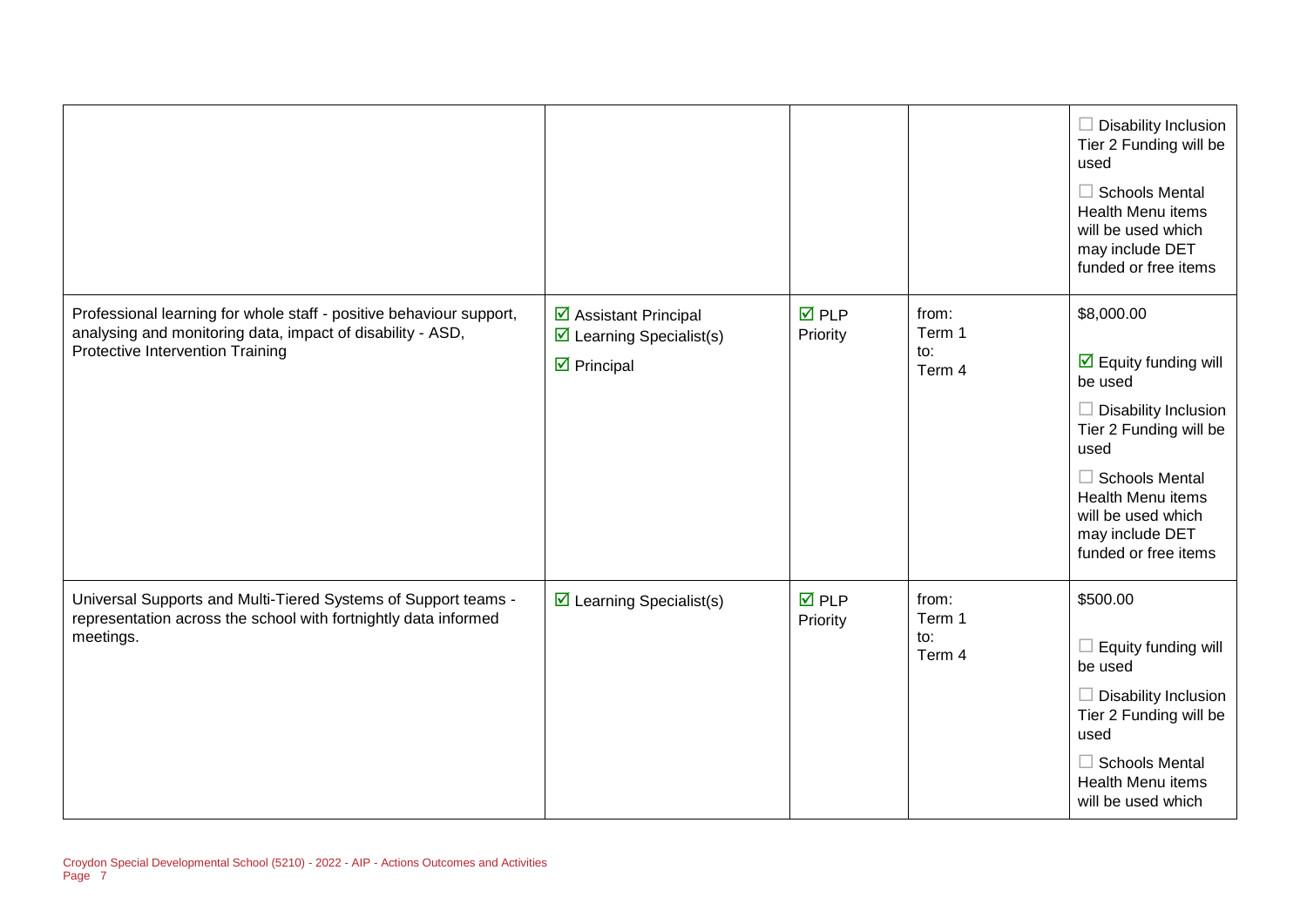|                                                                                                                                                 |                                  |                                                                               |                                |                                  | may include DET<br>funded or free items                                                                                                                                                                                |
|-------------------------------------------------------------------------------------------------------------------------------------------------|----------------------------------|-------------------------------------------------------------------------------|--------------------------------|----------------------------------|------------------------------------------------------------------------------------------------------------------------------------------------------------------------------------------------------------------------|
| Universal Prevention Team members training                                                                                                      |                                  | $\triangleright$ Learning Specialist(s)<br>$\overline{\mathbf{M}}$ Teacher(s) | $\overline{M}$ PLP<br>Priority | from:<br>Term 1<br>to:<br>Term 4 | \$1,000.00<br>Equity funding will<br>be used<br>Disability Inclusion<br>Tier 2 Funding will be<br>used<br>$\Box$ Schools Mental<br>Health Menu items<br>will be used which<br>may include DET<br>funded or free items  |
| Staff Wellbeing - professional learning - Mental Health First Aid<br>Training; Pressure Proof - Building Resilience program; Staff Self<br>Care |                                  | $\boxdot$ All Staff                                                           | $\nabla$ PLP<br>Priority       | from:<br>Term 1<br>to:<br>Term 4 | \$50,000.00<br>Equity funding will<br>be used<br>Disability Inclusion<br>Tier 2 Funding will be<br>used<br>$\Box$ Schools Mental<br>Health Menu items<br>will be used which<br>may include DET<br>funded or free items |
| Goal 2                                                                                                                                          | Improve student voice and agency |                                                                               |                                |                                  |                                                                                                                                                                                                                        |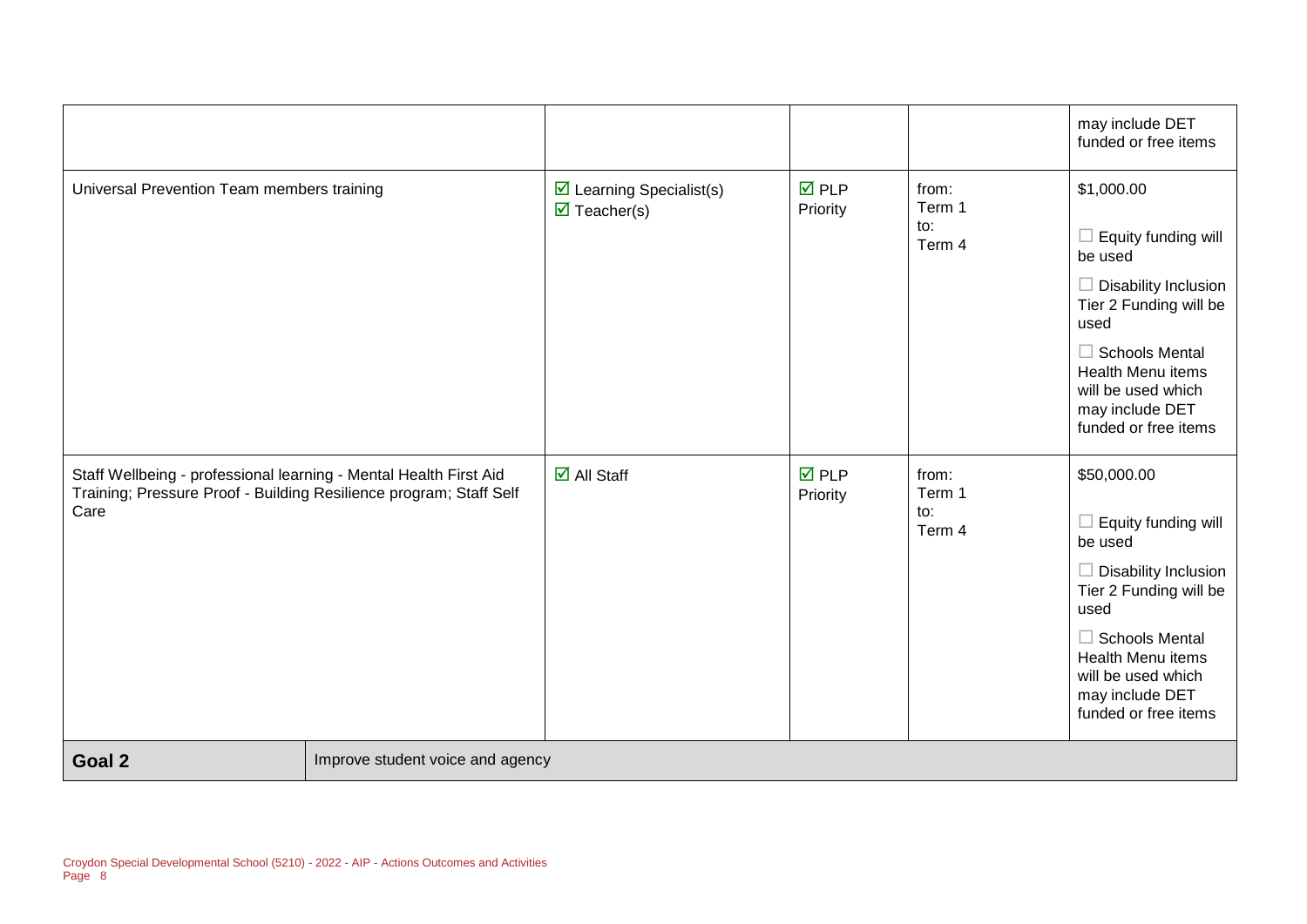| 12 Month Target 2.1                                                 | Increase the percentage in the Croydon SDS Communication Friendly Environment Survey that opportunities are provided for<br>students to voice their opinions and contribute and explore their ideas in a safe environment, regardless of the communication<br>system used from 78 % in 2019 to 82 % in 2022.                                                                                                                                                                                                                                     |
|---------------------------------------------------------------------|--------------------------------------------------------------------------------------------------------------------------------------------------------------------------------------------------------------------------------------------------------------------------------------------------------------------------------------------------------------------------------------------------------------------------------------------------------------------------------------------------------------------------------------------------|
| 12 Month Target 2.2                                                 | Improve the positive endorsements in the Parent Opinion Survey for:                                                                                                                                                                                                                                                                                                                                                                                                                                                                              |
|                                                                     | Student voice and agency from 67 % in 2019 to 70 % in 2022.                                                                                                                                                                                                                                                                                                                                                                                                                                                                                      |
| KIS <sub>1</sub><br>Setting expectations and<br>promoting inclusion | Strengthen opportunities for student voice, agency and leadership                                                                                                                                                                                                                                                                                                                                                                                                                                                                                |
| <b>Actions</b>                                                      | Develop student leadership through the organisation of 4 teams across the whole school<br>Strengthen and embed school captain election process<br>Strengthen role of school captains and team captains<br>Strengthen and embed Respectful Relationships (RR) framework across the school - including SoSAFE! and eSmart programs<br>Allied Health staff support student voice by providing access to appropriate AAC systems                                                                                                                     |
| <b>Outcomes</b>                                                     | Students will:<br>participate in the election of student leaders<br>- participate in team activities and events throughout the year<br>Teachers will:<br>- implement and strengthen student leadership opportunities<br>- implement the RR framework<br><b>Education Support Staff will:</b><br>- support the student leadership program<br>- will support the implementation of the RR framework<br>Leaders will:<br>- monitor the student leadership program and development of school house teams<br>- monitor progress of the RR action plan |
| <b>Success Indicators</b>                                           | Documented processes and procedures and roles for student leadership<br>Team events/activities calendar<br>Update the Respectful Relationships Action Plan by the end of Term 2                                                                                                                                                                                                                                                                                                                                                                  |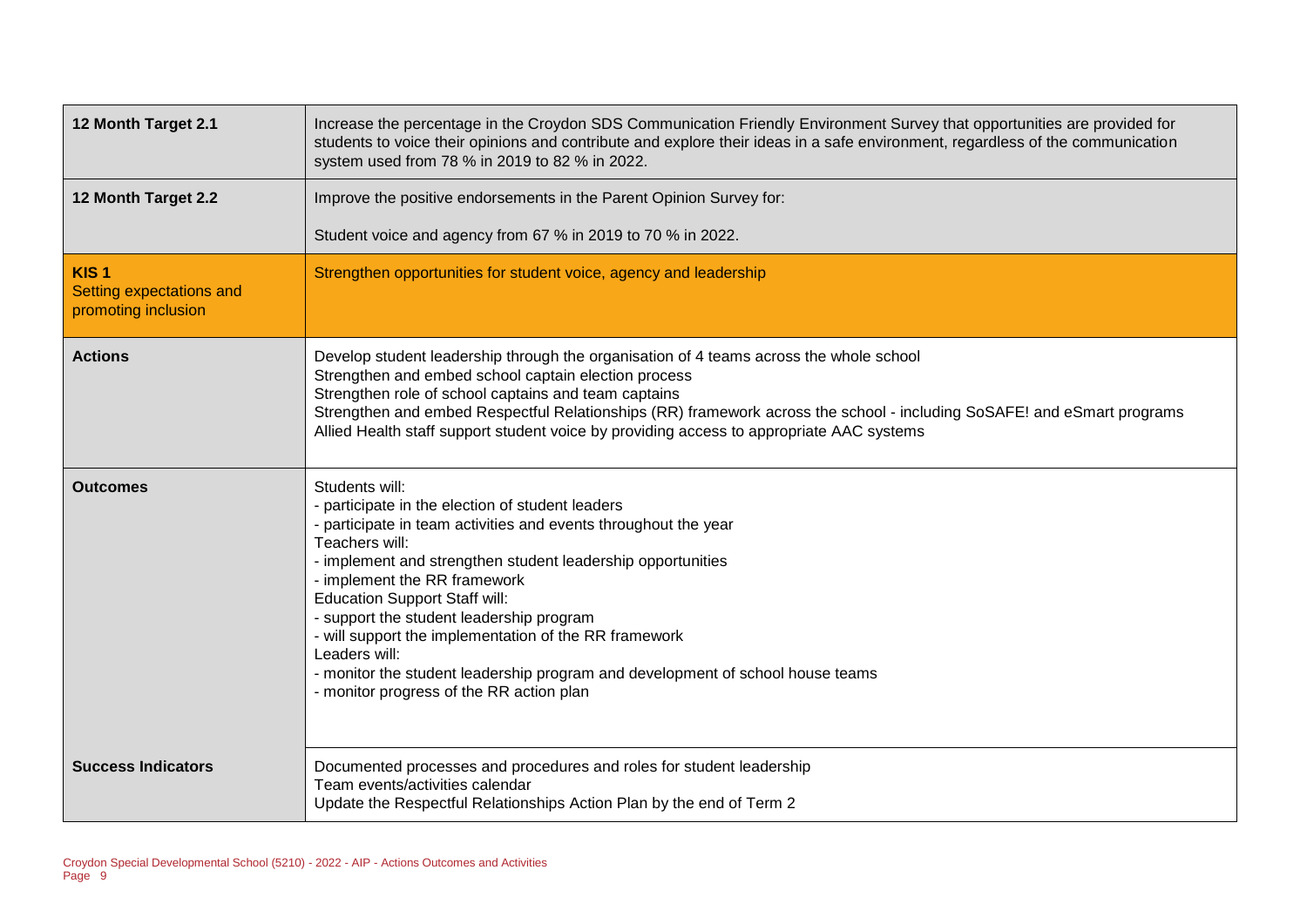|                                                                                                                                                                    | Complete phases 3 - 5 of SoSAFE! Program lesson plans for Transition Section<br>Communication to the school community via school newsletters, website, school council presentations and SSG's<br>Professional learning sessions for staff |                                 |                                  |                                                                                                                                                                                                                                        |  |
|--------------------------------------------------------------------------------------------------------------------------------------------------------------------|-------------------------------------------------------------------------------------------------------------------------------------------------------------------------------------------------------------------------------------------|---------------------------------|----------------------------------|----------------------------------------------------------------------------------------------------------------------------------------------------------------------------------------------------------------------------------------|--|
| <b>Activities and Milestones</b>                                                                                                                                   | <b>People Responsible</b>                                                                                                                                                                                                                 | Is this a PL<br><b>Priority</b> | When                             | <b>Funding Streams</b>                                                                                                                                                                                                                 |  |
| establish 4 house teams across the school<br>document leadership selection process<br>develop whole school events with the teams to gain points during<br>the year | $\overline{\mathsf{M}}$ KLA Leader<br>$\boxtimes$ Learning Specialist(s)                                                                                                                                                                  | $\Box$ PLP<br>Priority          | from:<br>Term 1<br>to:<br>Term 4 | \$0.00<br>$\Box$ Equity funding will<br>be used<br>$\Box$ Disability Inclusion<br>Tier 2 Funding will be<br>used<br>$\Box$ Schools Mental<br><b>Health Menu items</b><br>will be used which<br>may include DET<br>funded or free items |  |
| Document school captain election process<br>Document role of school captain                                                                                        | $\triangledown$ Teacher(s)<br>$\triangleright$ Year Level Co-ordinator(s)                                                                                                                                                                 | $\Box$ PLP<br>Priority          | from:<br>Term 1<br>to:<br>Term 4 | \$0.00<br>$\Box$ Equity funding will<br>be used<br>$\Box$ Disability Inclusion<br>Tier 2 Funding will be<br>used<br>$\Box$ Schools Mental<br><b>Health Menu items</b>                                                                  |  |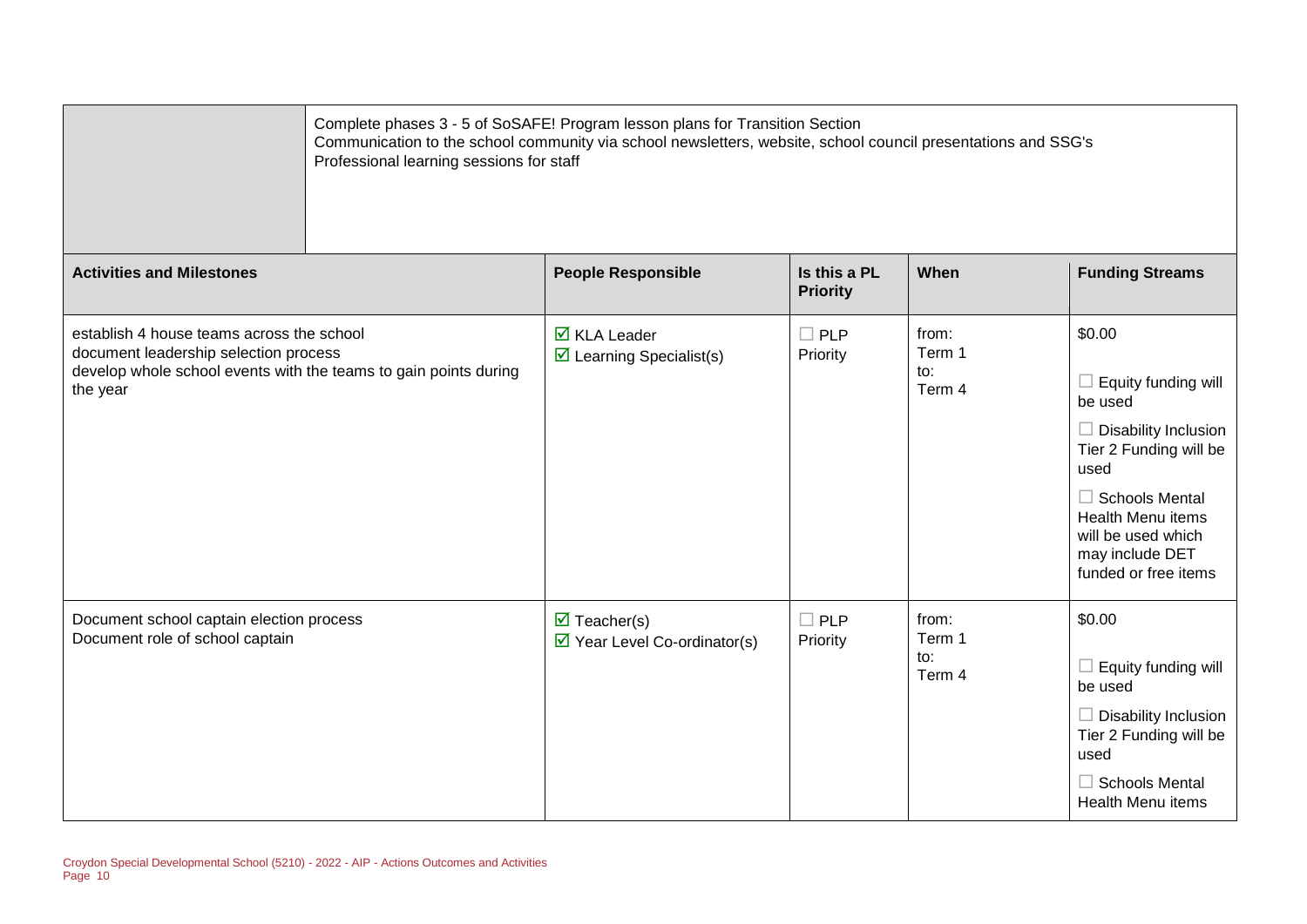|                                                      |                                         |                                |                                  | will be used which<br>may include DET<br>funded or free items                                                                                                                                                                   |
|------------------------------------------------------|-----------------------------------------|--------------------------------|----------------------------------|---------------------------------------------------------------------------------------------------------------------------------------------------------------------------------------------------------------------------------|
| Revise RR action plan for 2022                       | $\triangleright$ Learning Specialist(s) | $\overline{M}$ PLP<br>Priority | from:<br>Term 1<br>to:<br>Term 2 | \$0.00<br>$\Box$ Equity funding will<br>be used<br>$\Box$ Disability Inclusion<br>Tier 2 Funding will be<br>used<br>$\Box$ Schools Mental<br>Health Menu items<br>will be used which<br>may include DET<br>funded or free items |
| Develop lesson plans for SoSAFE! and eSmart programs | $\boxtimes$ Learning Specialist(s)      | $\square$ PLP<br>Priority      | from:<br>Term 1<br>to:<br>Term 4 | \$0.00<br>$\Box$ Equity funding will<br>be used<br>$\Box$ Disability Inclusion<br>Tier 2 Funding will be<br>used<br>$\Box$ Schools Mental<br>Health Menu items<br>will be used which<br>may include DET<br>funded or free items |
| SIT - Improve Student Voice & Agency established     | ☑ Education Support                     | $\square$ PLP<br>Priority      | from:<br>Term 1                  | \$0.00                                                                                                                                                                                                                          |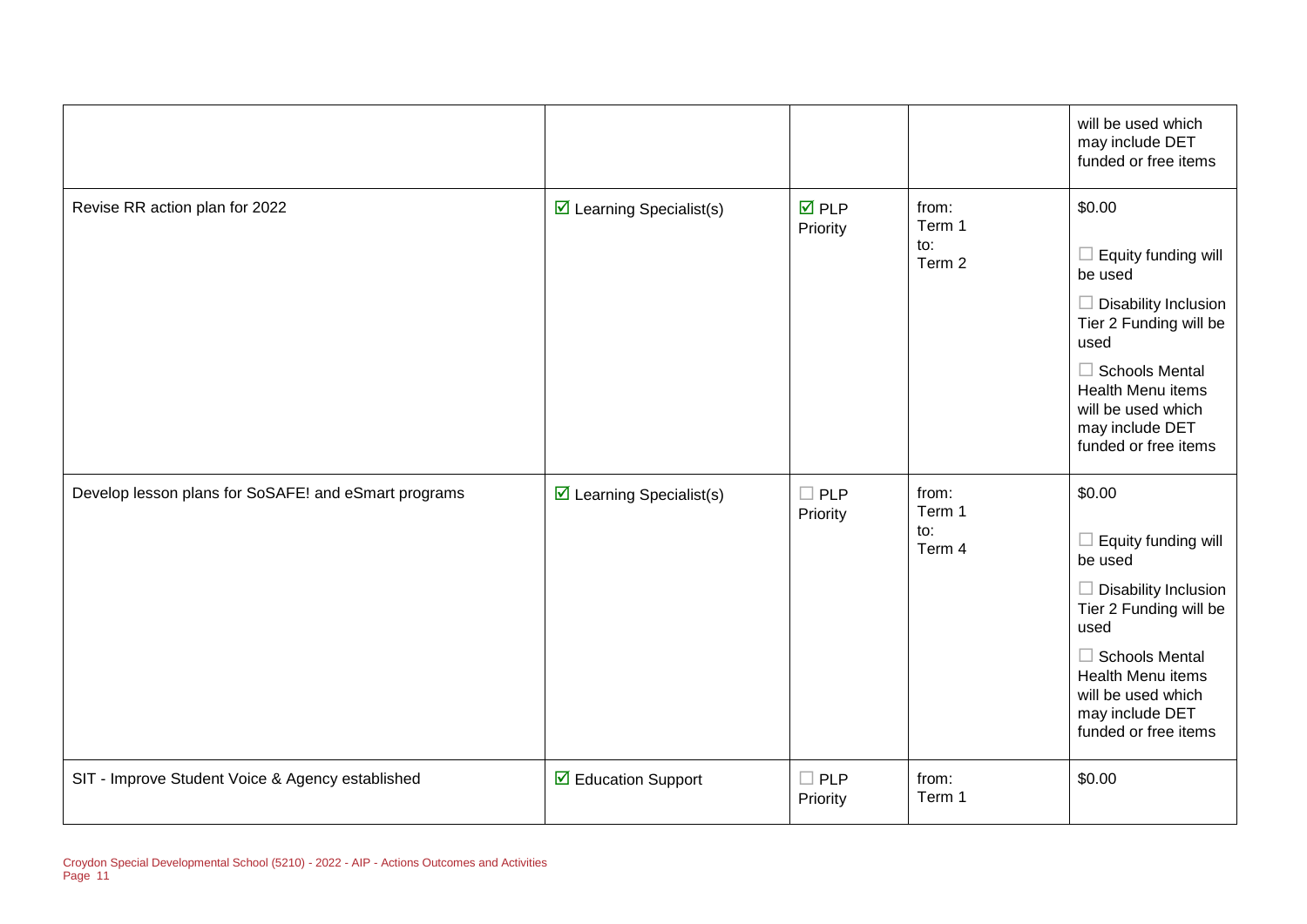| $\overline{\mathbf{y}}$ Learning Specialist(s)<br>$\overline{\mathbf{y}}$ Teacher(s) | to:<br>Term 4 | Equity funding will<br>be used<br>Disability Inclusion<br>Tier 2 Funding will be<br>used<br>$\Box$ Schools Mental<br>Health Menu items<br>will be used which<br>may include DET<br>funded or free items |
|--------------------------------------------------------------------------------------|---------------|---------------------------------------------------------------------------------------------------------------------------------------------------------------------------------------------------------|
|--------------------------------------------------------------------------------------|---------------|---------------------------------------------------------------------------------------------------------------------------------------------------------------------------------------------------------|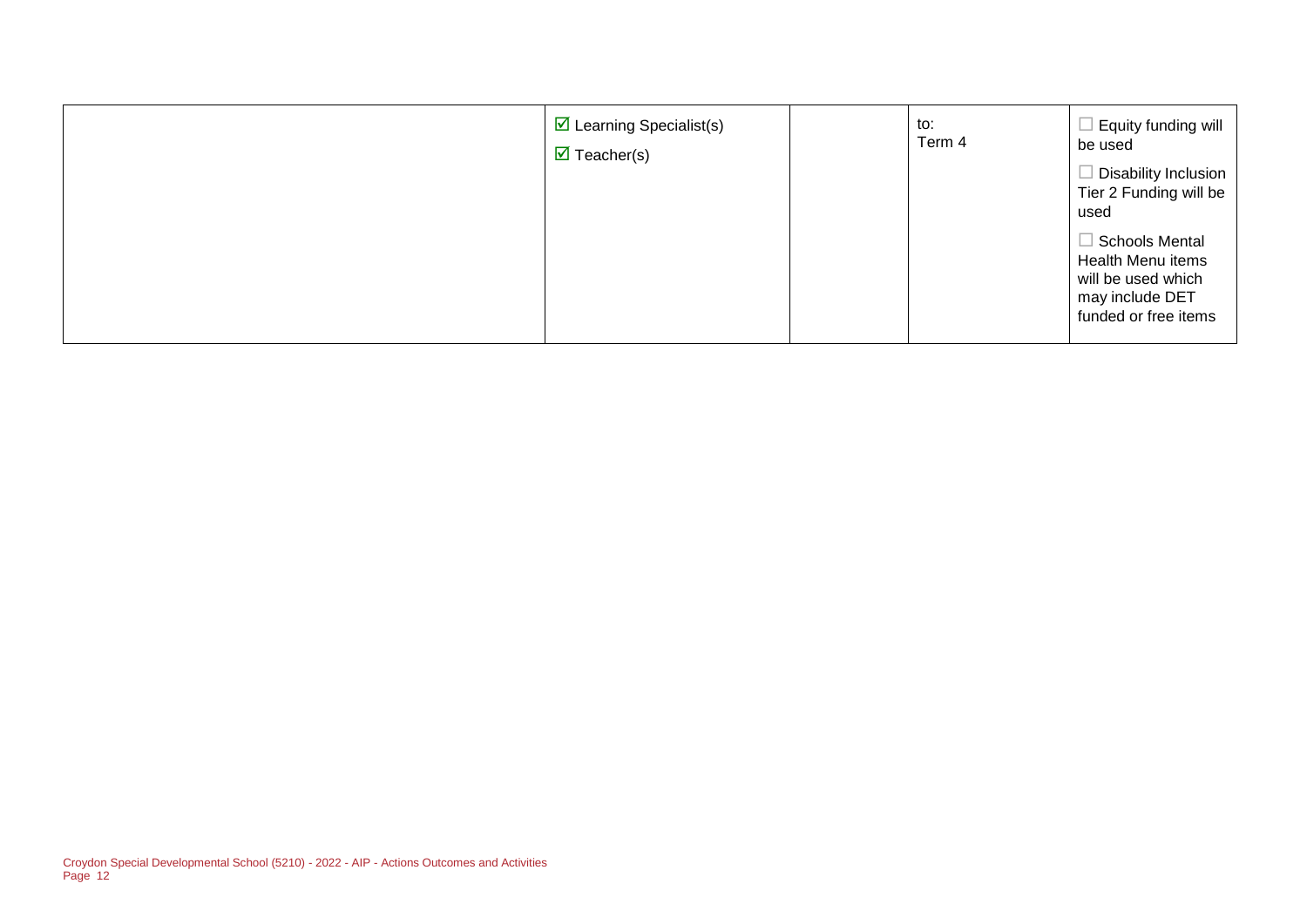## **Funding Planner**

### Summary of Budget and Allocated Funding

| <b>Summary of Budget</b>            | School's total funding (\$) | <b>Funding Allocated in activities (\$)</b> | Still available/shortfall |
|-------------------------------------|-----------------------------|---------------------------------------------|---------------------------|
| <b>Equity Funding</b>               | \$50,703.38                 | \$50,703.38                                 | \$0.00                    |
| Disability Inclusion Tier 2 Funding | \$29,433.91                 | \$29,433.91                                 | \$0.00                    |
| Schools Mental Health Fund and Menu | \$0.00                      | \$0.00                                      | \$0.00                    |
| <b>Total</b>                        | \$80,137.29                 | \$80,137.29                                 | \$0.00                    |

#### Activities and Milestones – Total Budget

| <b>Activities and Milestones</b>                                                                                                                                      | <b>Budget</b> |
|-----------------------------------------------------------------------------------------------------------------------------------------------------------------------|---------------|
| Disability Inclusion Profiles developed                                                                                                                               | \$29,433.91   |
| Professional learning - Introduction to Leadership Coaching                                                                                                           | \$5,673.69    |
| Observations and feedback re students and behaviours of<br>concern - Dan Petro, Behaviour Analyst                                                                     | \$11,896.00   |
| Professional learning for whole staff - positive behaviour<br>support, analysing and monitoring data, impact of disability<br>- ASD, Protective Intervention Training | \$8,000.00    |
| <b>Totals</b>                                                                                                                                                         | \$55,003.60   |

#### Activities and Milestones - Equity Funding

| .<br><b>Activities and Milestones</b> | When | g allocated (\$)<br>Fundina | Category |
|---------------------------------------|------|-----------------------------|----------|
|---------------------------------------|------|-----------------------------|----------|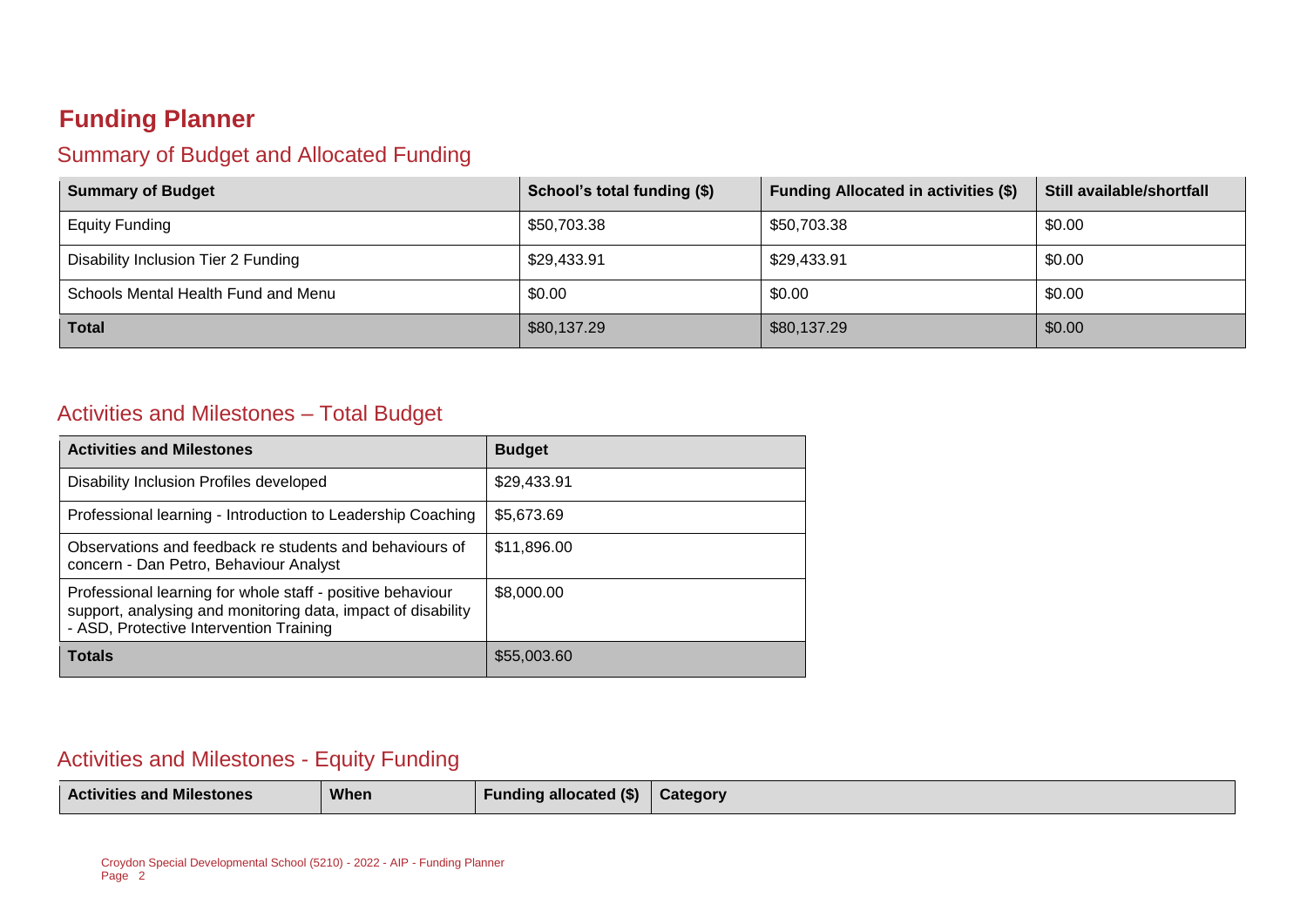| Professional learning - Introduction<br>to Leadership Coaching                                                                                                              | from:<br>Term 1<br>to:<br>Term 1 | \$5,673.69  | $\triangledown$ Professional development (excluding CRT costs and new FTE)                        |
|-----------------------------------------------------------------------------------------------------------------------------------------------------------------------------|----------------------------------|-------------|---------------------------------------------------------------------------------------------------|
| Observations and feedback re<br>students and behaviours of<br>concern - Dan Petro, Behaviour<br>Analyst                                                                     | from:<br>Term 1<br>to:<br>Term 4 | \$11,896.00 | $\triangleright$ Professional development (excluding CRT costs and new FTE)<br>$\overline{M}$ CRT |
| Professional learning for whole<br>staff - positive behaviour support,<br>analysing and monitoring data,<br>impact of disability - ASD,<br>Protective Intervention Training | from:<br>Term 1<br>to:<br>Term 4 | \$8,000.00  | $\overline{M}$ CRT                                                                                |
| <b>Totals</b>                                                                                                                                                               |                                  | \$25,569.69 |                                                                                                   |

### Activities and Milestones - Disability Inclusion Funding

| <b>Activities and Milestones</b>                  | When                             | <b>Funding allocated (\$)</b> | Category                                                                                                                                                                                                                                                                      |
|---------------------------------------------------|----------------------------------|-------------------------------|-------------------------------------------------------------------------------------------------------------------------------------------------------------------------------------------------------------------------------------------------------------------------------|
| <b>Disability Inclusion Profiles</b><br>developed | from:<br>Term 2<br>to:<br>Term 4 | \$29,433.91                   | $\triangleright$ Education workforces and/or assigning existing school staff to inclusive<br>education duties<br><b>Disability Inclusion Coordinator</b><br>$\bullet$<br>$\triangleright$ Professional learning for school-based staff<br><b>Principal Class</b><br>$\bullet$ |
| <b>Totals</b>                                     |                                  | \$29,433.91                   |                                                                                                                                                                                                                                                                               |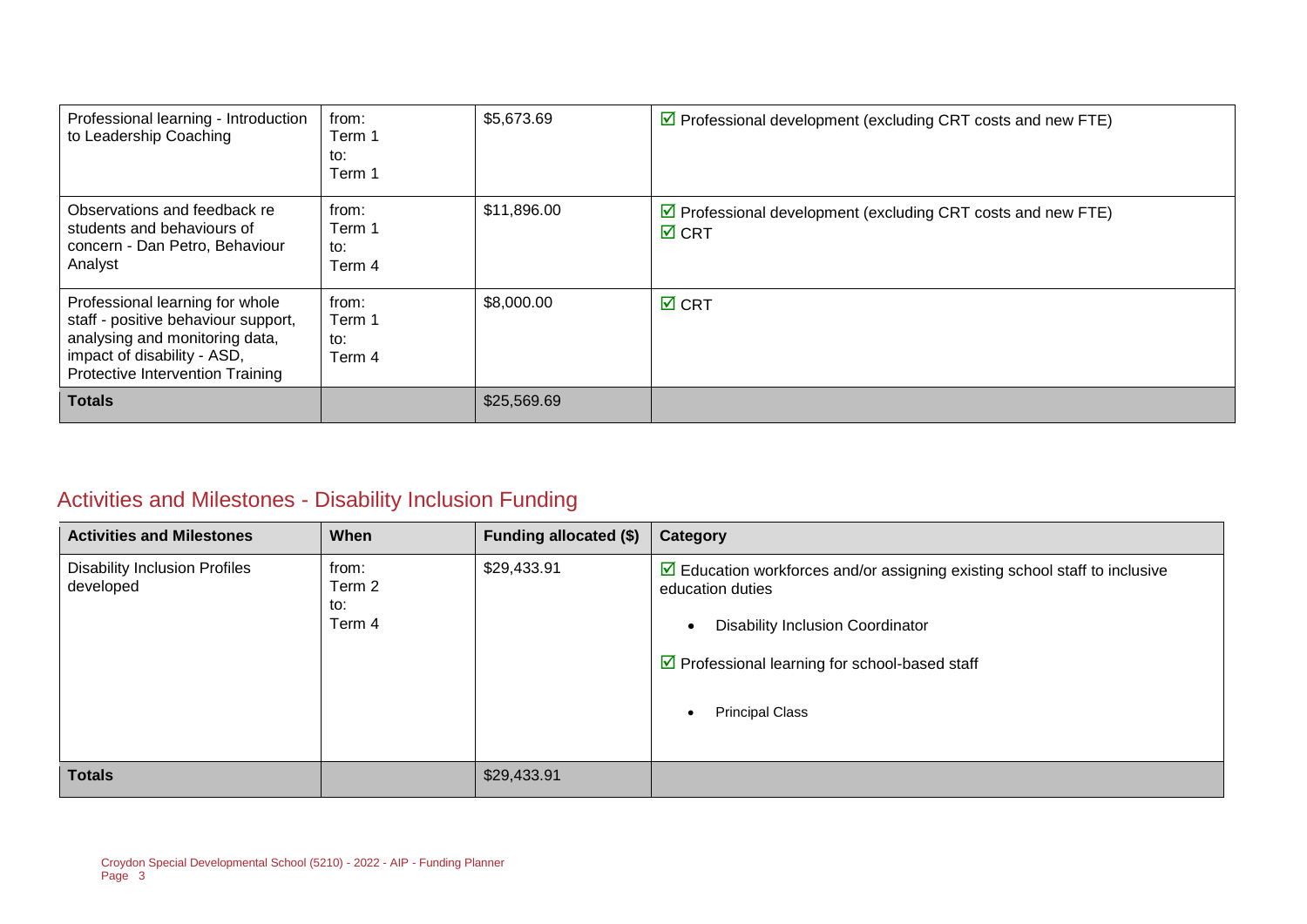#### Activities and Milestones - Schools Mental Health Fund and Menu

| <b>Activities and Milestones</b> | When | Funding allocated (\$) | Category |
|----------------------------------|------|------------------------|----------|
| <b>Totals</b>                    |      | \$0.00                 |          |

### Additional Funding Planner – Total Budget

| <b>Activities and Milestones</b>                | <b>Budget</b> |
|-------------------------------------------------|---------------|
| <b>Employment of Family Support Coordinator</b> | \$25,133.69   |
| <b>Totals</b>                                   | \$25,133.69   |

#### Additional Funding Planner – Equity Funding

| <b>Activities and Milestones</b>                   | When                             | Funding allocated (\$) | Category                               |
|----------------------------------------------------|----------------------------------|------------------------|----------------------------------------|
| <b>Employment of Family Support</b><br>Coordinator | from:<br>Term 1<br>to:<br>Term 4 | \$25,133.69            | $\triangleright$ School-based staffing |
| <b>Totals</b>                                      |                                  | \$25,133.69            |                                        |

#### Additional Funding Planner – Disability Inclusion Funding

| <b>Activities and Milestones</b><br>When<br><b>Funding allocated (\$)</b> | <b>Category</b> |
|---------------------------------------------------------------------------|-----------------|
|---------------------------------------------------------------------------|-----------------|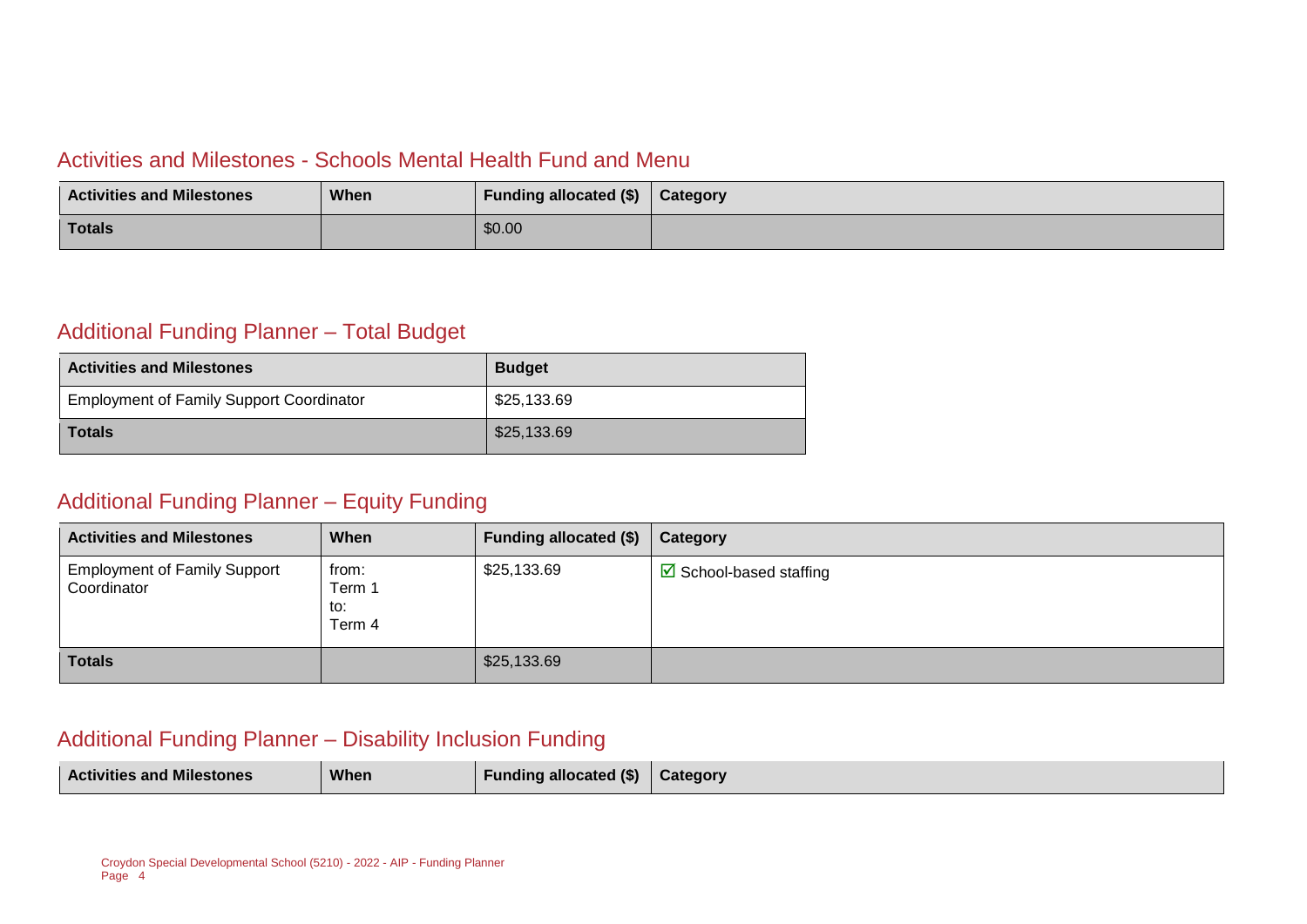| <b>Employment of Family Support</b><br>Coordinator | from:<br>Term 1<br>to:<br>Term 4 | \$0.00 |  |
|----------------------------------------------------|----------------------------------|--------|--|
| <b>Totals</b>                                      |                                  | \$0.00 |  |

### Additional Funding Planner – Schools Mental Health Fund and Menu

| <b>Activities and Milestones</b>                   | When                             | Funding allocated (\$) | Category |
|----------------------------------------------------|----------------------------------|------------------------|----------|
| <b>Employment of Family Support</b><br>Coordinator | from:<br>Term 1<br>to:<br>Term 4 | \$0.00                 |          |
| <b>Totals</b>                                      |                                  | \$0.00                 |          |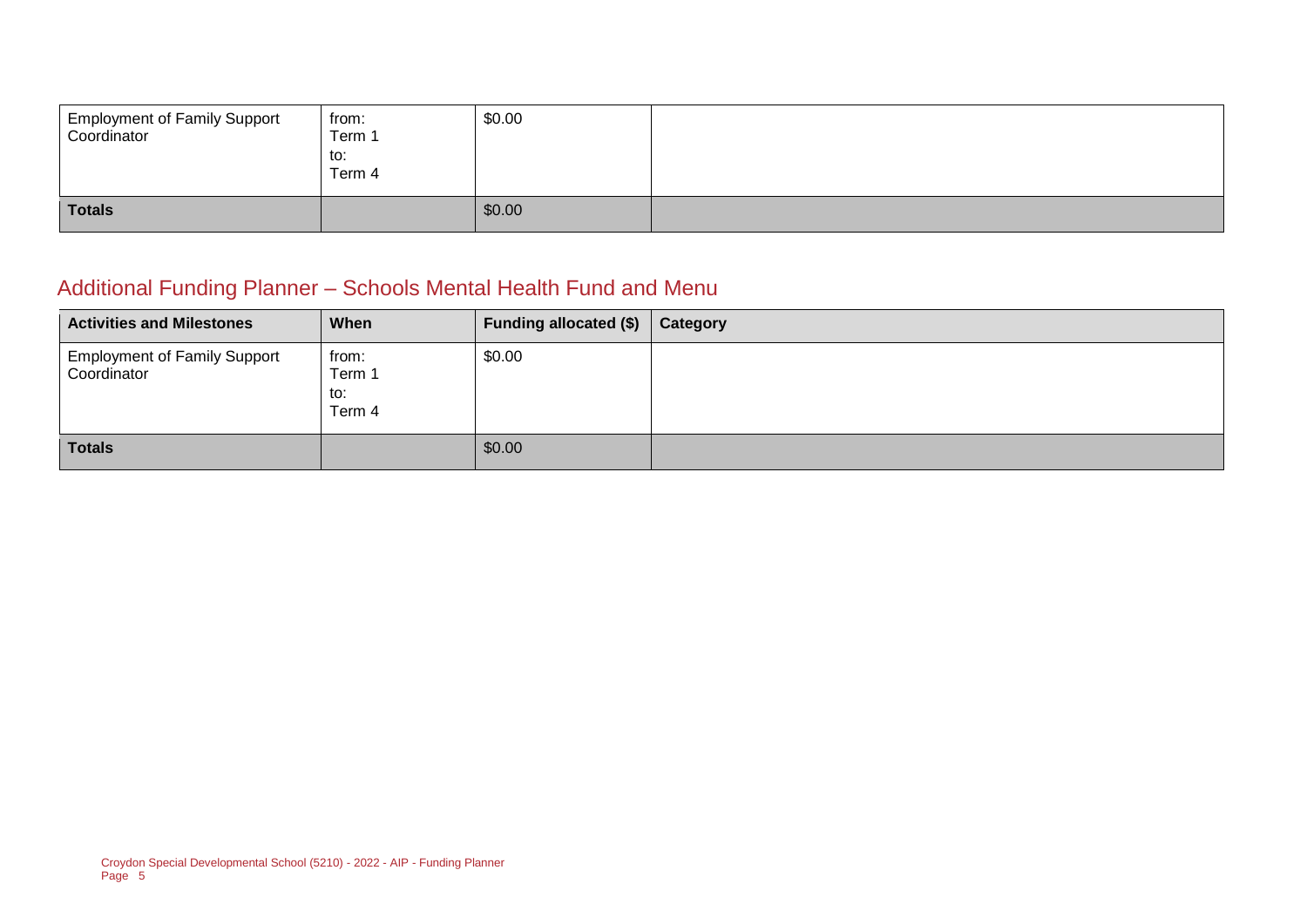# **Professional Learning and Development Plan**

| <b>Professional Learning</b><br><b>Priority</b>                                                                                                                                                                                                   | Who                                                                                                | When                             | <b>Key Professional Learning</b><br><b>Strategies</b>                                                                                                                                         | <b>Organisational Structure</b>                                                                                           | <b>Expertise Accessed</b>                                                                                                                                                                                                                                                                                                                                                                                | <b>Where</b>                    |
|---------------------------------------------------------------------------------------------------------------------------------------------------------------------------------------------------------------------------------------------------|----------------------------------------------------------------------------------------------------|----------------------------------|-----------------------------------------------------------------------------------------------------------------------------------------------------------------------------------------------|---------------------------------------------------------------------------------------------------------------------------|----------------------------------------------------------------------------------------------------------------------------------------------------------------------------------------------------------------------------------------------------------------------------------------------------------------------------------------------------------------------------------------------------------|---------------------------------|
| Professional learning on<br><b>Structuring Functional</b><br>Independence - webinars<br>and individual classroom<br>coaching sessions and whole<br>school curriculum day<br>Leadership Coaching to<br>support implementation and<br>embedding SFI | $\triangledown$ Learning<br>Specialist(s)<br>$\overline{\mathsf{M}}$ Team<br>Leader(s)             | from:<br>Term 1<br>to:<br>Term 3 | $\overline{\mathbf{2}}$ Collaborative<br>Inquiry/Action Research<br>team<br>$\triangledown$ Peer observation<br>including feedback and<br>reflection<br>$\boxtimes$ Individualised Reflection | $\triangleright$ Formal School Meeting /<br><b>Internal Professional</b><br><b>Learning Sessions</b><br>☑ PLC/PLT Meeting | $\overline{\mathbf{y}}$ External consultants<br>Dr. Anna Bortoli                                                                                                                                                                                                                                                                                                                                         | $\overline{\mathsf{M}}$ On-site |
| Professional Learning for<br>teachers on Implementation<br>of Assessment Schedule,<br>develop and compile bank of<br>assessment tools                                                                                                             | $\overline{\mathbf{M}}$ Leading<br>Teacher(s)<br>$\overline{\mathbf{z}}$ Learning<br>Specialist(s) | from:<br>Term 2<br>to:<br>Term 3 | $\overline{\mathbf{z}}$ Planning<br>$\overline{\mathbf{M}}$ Moderated assessment<br>of student learning<br>$\overline{\mathbf{2}}$ Collaborative<br>Inquiry/Action Research<br>team           | ☑ Formal School Meeting /<br><b>Internal Professional</b><br>Learning Sessions<br>$\triangledown$ PLC/PLT Meeting         | $\overline{\mathbf{y}}$ Internal staff<br>$\overline{\mathbf{y}}$ Literacy Leaders<br>$\overline{\boxtimes}$ Departmental<br>resources<br>Insight Platform<br>$\triangleright$ Practice Principles<br>for Excellence in<br>Teaching and Learning<br>$\triangledown$ Pedagogical Model<br>$\overline{\mathbf{2}}$ High Impact<br><b>Teaching Strategies</b><br>(HITS)<br>$\triangleright$ Numeracy leader | $\overline{\mathsf{M}}$ On-site |
| Review of Pedagogical model<br>and Professional Learning for<br>staff                                                                                                                                                                             | $\overline{\mathbf{2}}$ Leadership<br>Team                                                         | from:<br>Term 1                  | $\overline{\mathbf{z}}$ Planning<br>$\overline{\mathbf{M}}$ Preparation                                                                                                                       | $\boxtimes$ Formal School Meeting /<br><b>Internal Professional</b><br><b>Learning Sessions</b>                           | $\overline{\mathbf{z}}$ Internal staff<br>☑ Pedagogical Model                                                                                                                                                                                                                                                                                                                                            | $\overline{\Box}$ On-site       |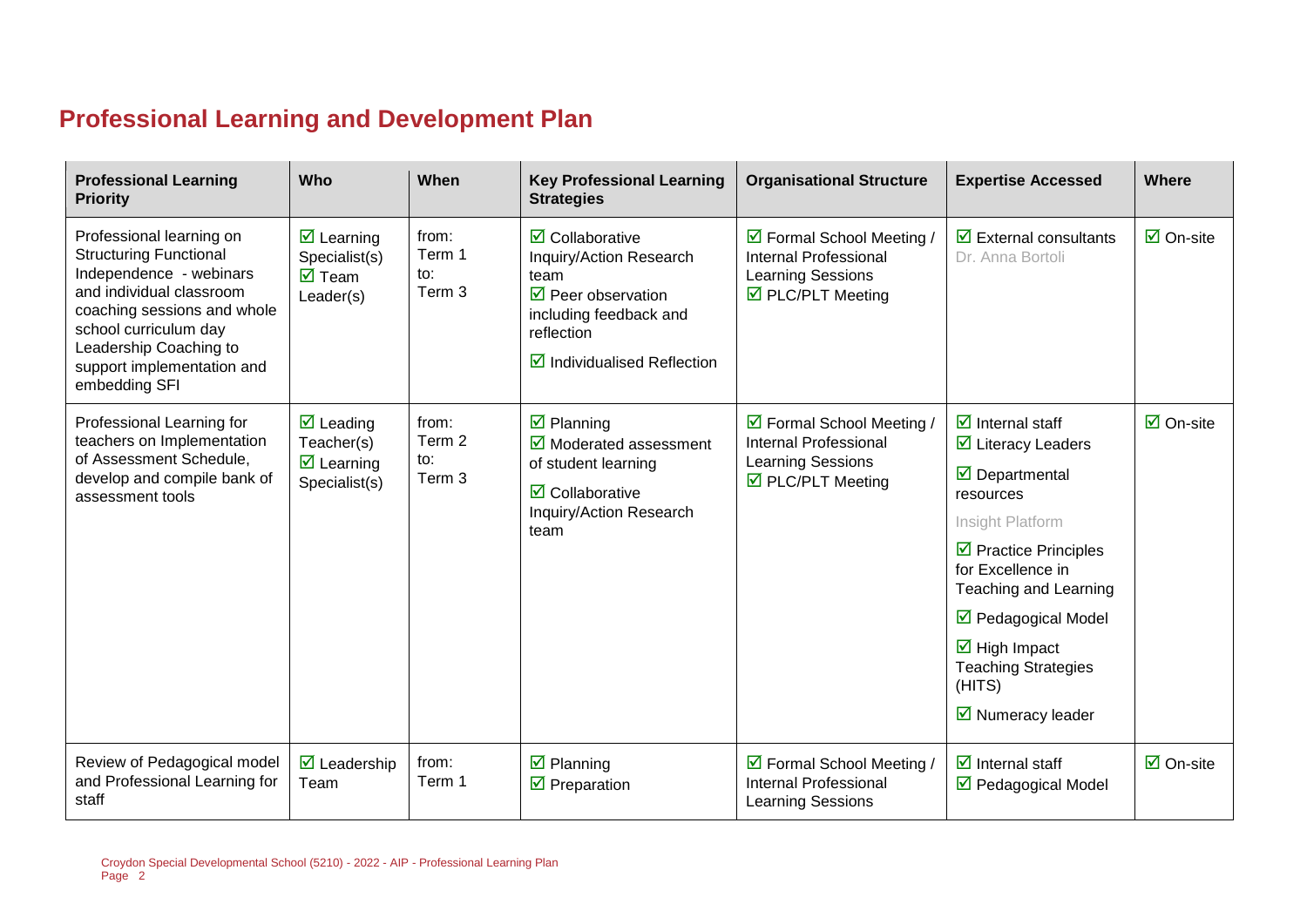|                                                                                                                                                                                       |                                                                                                                                          | to:<br>Term 3                    | $\boxtimes$ Individualised Reflection                                                                                                                     | ☑ PLC/PLT Meeting                                                                     | $\overline{\mathbf{M}}$ High Impact<br><b>Teaching Strategies</b><br>(HITS)                                                  |                                 |
|---------------------------------------------------------------------------------------------------------------------------------------------------------------------------------------|------------------------------------------------------------------------------------------------------------------------------------------|----------------------------------|-----------------------------------------------------------------------------------------------------------------------------------------------------------|---------------------------------------------------------------------------------------|------------------------------------------------------------------------------------------------------------------------------|---------------------------------|
| Professional learning -<br>Introduction to Leadership<br>Coaching                                                                                                                     | $\overline{\mathbf{M}}$ Leadership<br>Team                                                                                               | from:<br>Term 1<br>to:<br>Term 1 | $\triangledown$ Peer observation<br>including feedback and<br>reflection<br>$\boxtimes$ Individualised Reflection                                         | ☑ Formal School Meeting /<br>Internal Professional<br>Learning Sessions               | $\overline{\mathbf{M}}$ External consultants<br>Growth Coaching<br>International - Gray<br>Ryan                              | $\overline{\mathsf{M}}$ On-site |
| Observations and feedback<br>re students and behaviours of<br>concern - Dan Petro,<br><b>Behaviour Analyst</b>                                                                        | $\overline{\mathbf{z}}$ Learning<br>Specialist(s)                                                                                        | from:<br>Term 1<br>to:<br>Term 4 | $\overline{\mathbf{y}}$ Planning<br>$\triangledown$ Peer observation<br>including feedback and<br>reflection<br>$\triangledown$ Individualised Reflection | ☑ Formal School Meeting /<br><b>Internal Professional</b><br>Learning Sessions        | $\boxtimes$ External consultants<br>Dan Petro<br>$\overline{\mathbf{M}}$ High Impact<br><b>Teaching Strategies</b><br>(HITS) | $\overline{\Box}$ On-site       |
| Professional learning for<br>whole staff - positive<br>behaviour support, analysing<br>and monitoring data, impact<br>of disability - ASD, Protective<br><b>Intervention Training</b> | $\overline{\mathbf{z}}$ Assistant<br>Principal<br>$\overline{\mathbf{z}}$ Learning<br>Specialist(s)<br>$\overline{\mathbf{z}}$ Principal | from:<br>Term 1<br>to:<br>Term 4 | $\boxtimes$ Planning<br>$\triangledown$ Peer observation<br>including feedback and<br>reflection<br>$\boxtimes$ Individualised Reflection                 | ☑ Formal School Meeting /<br><b>Internal Professional</b><br>Learning Sessions        | $\triangleright$ Learning Specialist<br>$\overline{\mathbf{y}}$ External consultants<br>Daniel Berends                       | $\boxtimes$ On-site             |
| Universal Supports and Multi-<br><b>Tiered Systems of Support</b><br>teams - representation across<br>the school with fortnightly<br>data informed meetings.                          | $\overline{\mathbf{z}}$ Learning<br>Specialist(s)                                                                                        | from:<br>Term 1<br>to:<br>Term 4 | $\overline{\mathbf{z}}$ Collaborative<br>Inquiry/Action Research<br>team<br>$\overline{\boxtimes}$ Formalised PLC/PLTs                                    | ☑ Formal School Meeting /<br><b>Internal Professional</b><br>Learning Sessions        | $\triangleright$ Learning Specialist                                                                                         | $\overline{\boxtimes}$ On-site  |
| <b>Universal Prevention Team</b><br>members training                                                                                                                                  | $\overline{\mathbf{z}}$ Learning<br>Specialist(s)<br>$\overline{\mathbf{M}}$ Teacher(s)                                                  | from:<br>Term 1<br>to:<br>Term 4 | $\overline{\mathbf{y}}$ Planning<br>$\overline{\mathbf{y}}$ Preparation<br>$\boxdot$ Individualised Reflection                                            | ☑ Formal School Meeting /<br><b>Internal Professional</b><br><b>Learning Sessions</b> | $\triangleright$ Learning Specialist<br>$\overline{\mathbf{M}}$ Departmental<br>resources                                    | $\boxdot$ On-site               |